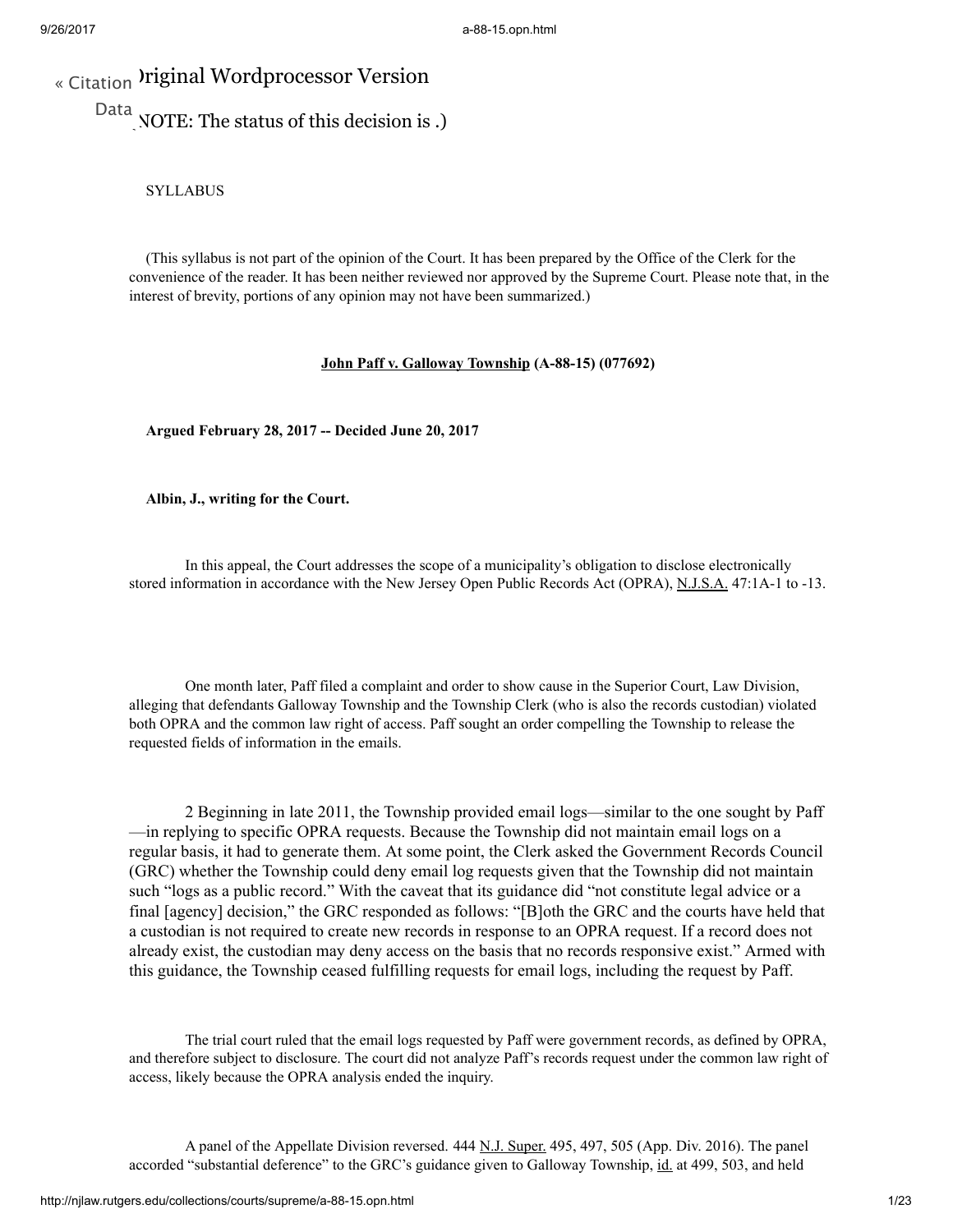that "OPRA does not require the creation of a new government record that does not exist at the time of a request,  $\gamma$ en if the information sought to be included in the new government record is stored or maintained electronically other government records," id. at 504. The panel rejected Paff's argument that the common law right of access Data ovided an alternative ground for approving his email log request. *Id.* at 506 n.9. The Court granted Paff's petition tor certification. 227 N.J. 24 (2016). « [Citation](http://njlaw.rutgers.edu/cgi-bin/citation.cgi?file=/collections/courts/supreme/a-88-15.opn.html)

HELD: The Appellate Division's overly constrictive reading of OPRA cannot be squared with the OPRA's objectives or statutory language. OPRA recognizes that government records will constitute not only paper documents, but also information electronically stored. The fields of information covering "sender," "recipient," "date," and "subject" in the emails sent by the Galloway Township Chief of Police and Clerk over a two-week period are government records under OPRA.

1. In 2001, the Legislature passed the Open Public Records Act (OPRA), L. 2001, c. 404 (codified at N.J.S.A. 47:1A-1 to -13), replacing the then-existing Right-to-Know Law, <u>see L.</u> 1963,  $\underline{c}$ , 73, which had been enacted in 1963. In enacting OPRA, the Legislature intended to bring greater transparency to the operations of government and public officials. The Legislature declared in OPRA that "government records shall be readily accessible for . . . the citizens of this State, with certain exceptions, for the protection of the public interest, and any limitations on the right of access . . . shall be construed in favor of the public's right of access." N.J.S.A. 47:1A-1. (pp. 14-16)

2. In keeping with that goal of transparency, OPRA broadly defines a "government record," making clear that government records consist of not only hard-copy books and paper documents housed in file cabinets or on shelves, but also "information stored or maintained electronically" in a database on a municipality's server. N.J.S.A. 47:1A-1.1. The Legislature apparently decided against defining government record as documents or files stored or maintained electronically. "Information" is the key word. By OPRA's language, information in electronic form, even if part of a larger document, is itself a government record. Thus, electronically stored information extracted from an email is not the creation of a new record or new information; it is a government record. (pp. 16- 17)

3. N.J.S.A. 47:1A-5(d) allows for a service-fee charge when the request for a record requires "a substantial amount of manipulation or programming of information technology." Information in an email includes certain fields: the sender, recipient, date, and subject. Extracting that kind of information requires "programming of information technology," ibid., a function the Legislature clearly envisioned the municipality performing, provided that it has the means of doing so. Here, Galloway Township concedes that Paff's request does not require "a substantial amount of manipulation or programming of information technology." (pp 17-18)

4. Unlike the request in MAG Entertainment, LLC v. Division of Alcoholic Beverage Control, 375 N.J. Super. 534 (App. Div. 2005), Paff circumscribed his request to a two-week period and identified the discrete information he sought. The records custodian did not have to make a subjective judgment to determine the nature of the information covered by the request. Reliance on **MAG** is misplaced here. (pp. 19-21)

5. The Court does not accord "substantial deference" to the GRC's guidance given to the Galloway Township Clerk. The GRC cautioned that its guidance did "not constitute legal advice or a final [agency] decision." Additionally, OPRA specifically provides that "[a] decision of the [GRC] shall not have value as a precedent for any case initiated in Superior Court." N.J.S.A. 47:1A-7(e). Surely, if the Superior Court is to give no weight to a GRC decision, then informal guidance from the GRC can stand in no better position. Finally, the GRC did not analyze the facts of this case in light of the specific statutory provision at issue. (pp. 21-22)

6. The Township and amici have raised legitimate concerns whether the emails are subject to OPRA exceptions, exemptions, or redactions—issues not fully explored or discussed before the trial court. It may take only two to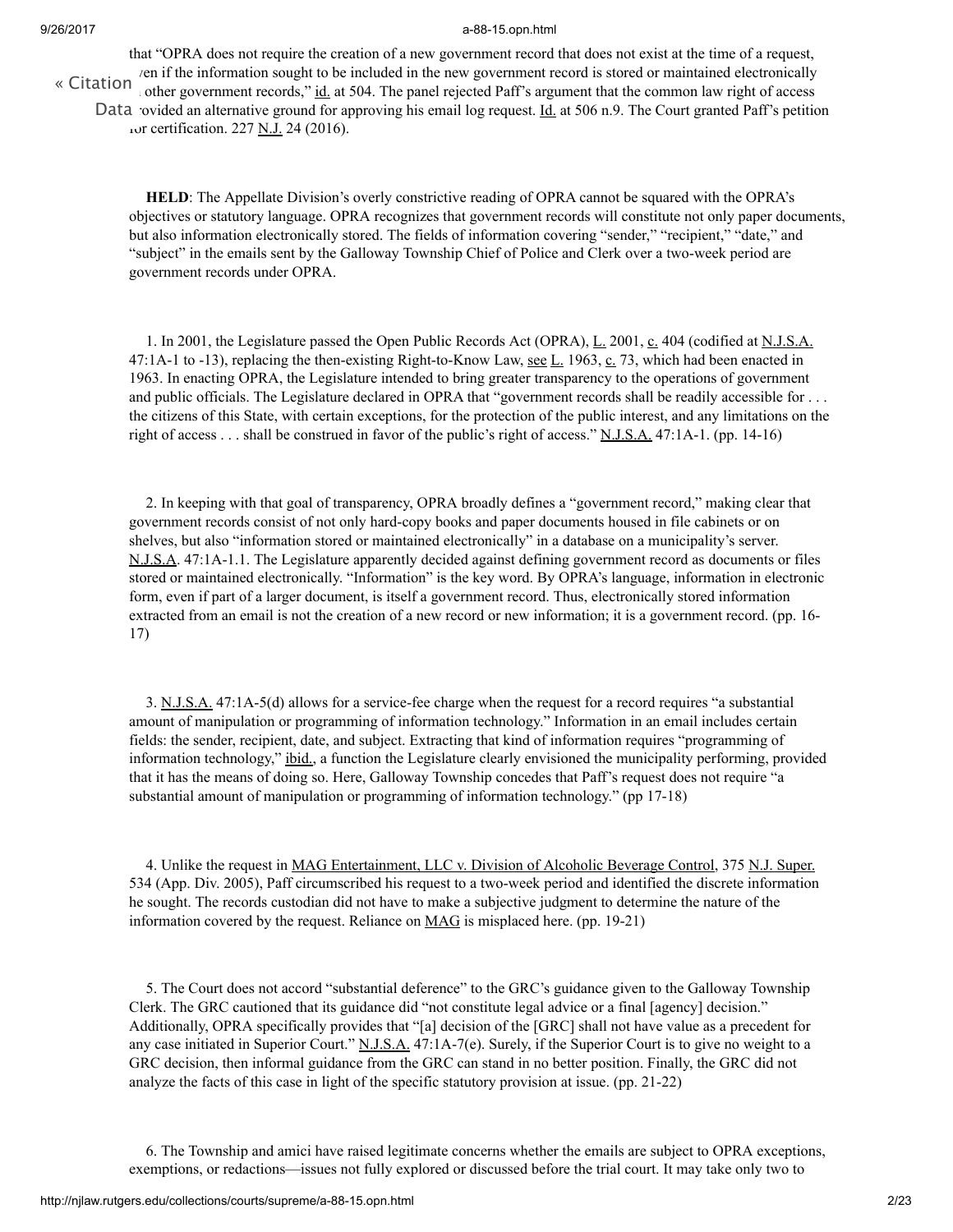three minutes for an IT Specialist to make accessible fields of information from two weeks of emails; it will take considerably longer for the Township Clerk and Chief of Police to determine whether the requested information in « [Citation](http://njlaw.rutgers.edu/cgi-bin/citation.cgi?file=/collections/courts/supreme/a-88-15.opn.html) interaction is the contract process and contract to the court of the court offers no opinion on whether Data ceptions or exemptions apply to the information requested. If the Township wishes to contest the disclosure of the information on grounds other than those raised in this appeal, it must present evidence and arguments to the trial court, and Paff must be given the opportunity to respond. (pp. 22-24)

7. In light of its resolution of the OPRA claim, the Court has no need to address Paff's arguments that the common law right of access provides an alternative basis for disclosure of the information requested. The Court notes that its silence on this subject should not be construed as an endorsement of the Appellate Division's dismissal of Paff's common law claim. (pp. 24-25)

The judgment of the Appellate Division is REVERSED. The matter is REMANDED to the trial court for proceedings consistent with this opinion.

## CHIEF JUSTICE RABNER and JUSTICES LaVECCHIA, PATTERSON, FERNANDEZ-VINA, SOLOMON, and TIMPONE join in JUSTICE ALBIN's opinion.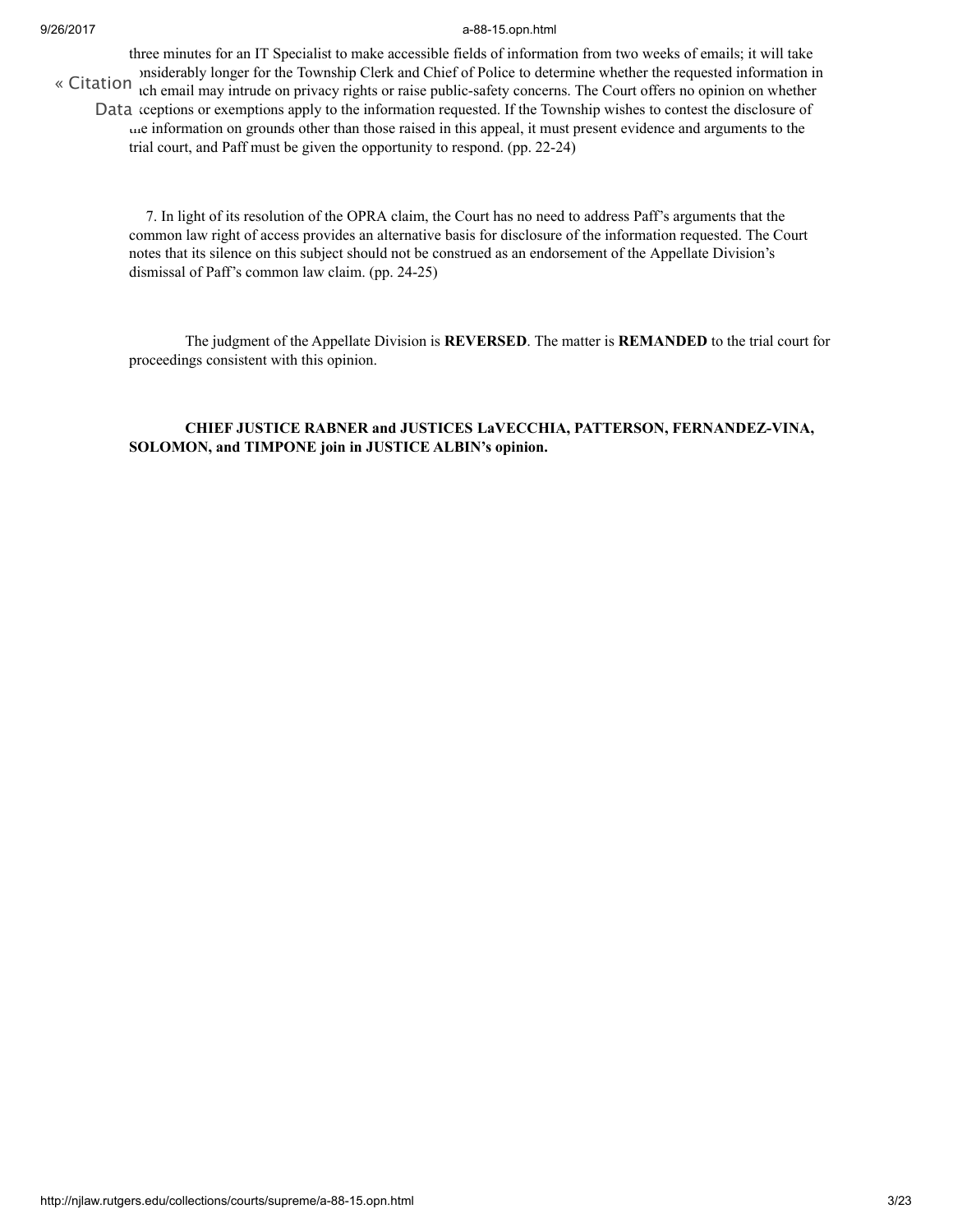« [Citation](http://njlaw.rutgers.edu/cgi-bin/citation.cgi?file=/collections/courts/supreme/a-88-15.opn.html) Data

## SUPREME COURT OF NEW JERSEY

A- 88 September Term 2015

077692

JOHN PAFF,

Plaintiff-Appellant,

v.

GALLOWAY TOWNSHIP and THALIA C. KAY, in her capacity as Municipal Clerk and Records Custodian of Galloway Township,

Defendants-Respondents.

Argued February 28, 2017 – Decided June 20, 2017

On certification to the Superior Court, Appellate Division, whose opinion is reported at 444 N.J. [Super.](http://njlaw.rutgers.edu/cgi-bin/caselink.cgi?cite=444%20N.J.Super.%20495) 495 (App. Div. 2016).

Walter M. Luers argued the cause for appellant (Law Offices of Walter M. Luers and Furst & Lurie, attorneys; Walter M. Luers, Joshua M. Lurie, and Raymond M. Baldino, of counsel and on the briefs).

Michael J. Fitzgerald argued the cause for respondents (Fitzgerald, McGroarty & Malinsky, attorneys).

Thomas J. Cafferty argued the cause for amicus curiae New Jersey Press Association and Reporters Committee for Freedom of the Press (Gibbons, attorneys; Thomas J. Cafferty, Nomi I. Lowy, Lauren James-Weir, and Charlotte M. Howells, on the brief).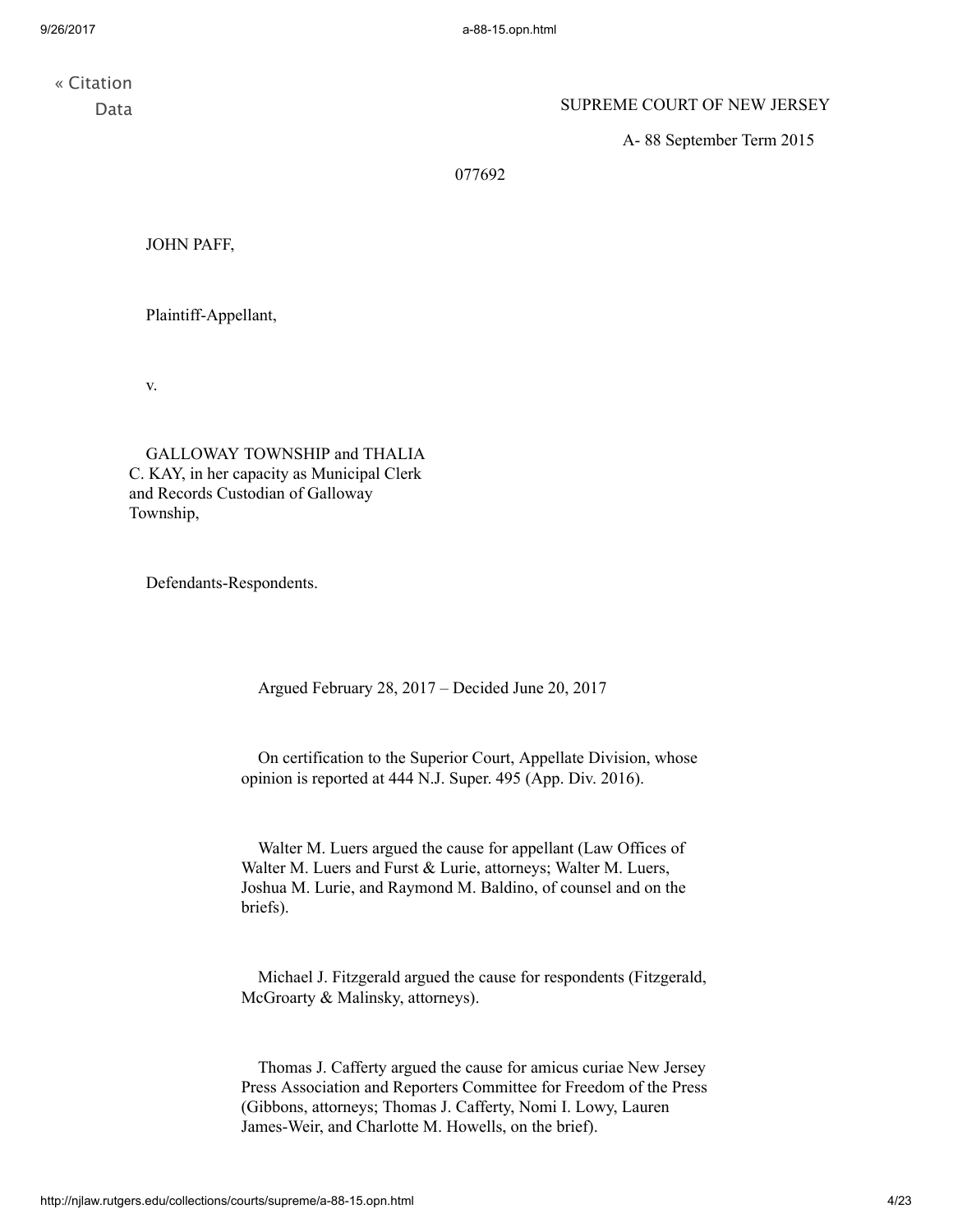« [Citation](http://njlaw.rutgers.edu/cgi-bin/citation.cgi?file=/collections/courts/supreme/a-88-15.opn.html) Data

#### 9/26/2017 a-88-15.opn.html

Christopher J. Michie argued the cause for amicus curiae American Civil Liberties Union of New Jersey and the Electronic Frontier Foundation (Clark Michie, attorneys; Christopher J. Michie, Bruce W. Clark, Edward L. Barocas, Jeanne M. LoCicero, and Iris Bromberg, on the brief).

Carl R. Woodward, III, argued the cause for amicus curiae New Jersey State League of Municipalities and New Jersey Institute of Local Government Attorneys (Carella, Byrne, Cecchi, Olstein, Brody & Agnello, attorneys).

Vito A. Gagliardi, Jr., argued the cause for amicus curiae New Jersey State Association of Chiefs of Police (Porzio, Bromberg & Newman, attorneys; Vito A. Gagliardi, Jr., of counsel and on the brief, and Phillip C. Bauknight; on the brief).

JUSTICE ALBIN delivered the opinion of the Court.

In this appeal, we address the scope of a municipality's obligation to disclose electronically stored information in accordance with the New Jersey Open Public Records Act (OPRA), [N.J.S.A.](http://njlaw.rutgers.edu/cgi-bin/njstats/showsect.cgi?title=47&chapter=1A§ion=1&actn=getsect) [47:1A-1](http://njlaw.rutgers.edu/cgi-bin/njstats/showsect.cgi?title=47&chapter=1A§ion=1&actn=getsect) to -13.

Plaintiff John Paff filed a request with Galloway Township's records custodian for specific information in emails sent by the Township's Municipal Clerk and Chief of Police over a two-week period. From those emails, Paff sought only information contained within the following fields: "sender," "recipient," "date," and "subject." Paff did not request the contents of the emails.

The Township contended that only the emails -- not specific information embedded within them -- were "government records" subject to disclosure under OPRA. On that basis, the Township denied the records request.

The trial court ordered the production of the fields of information sought by Paff because OPRA defines a "government record" as "information stored or maintained electronically" by a municipality, quoting [N.J.S.A.](http://njlaw.rutgers.edu/cgi-bin/njstats/showsect.cgi?title=47&chapter=1A§ion=1&actn=getsect) [47:1A-1.1](http://njlaw.rutgers.edu/cgi-bin/njstats/showsect.cgi?title=47&chapter=1A§ion=1&actn=getsect) (emphasis added). A panel of the Appellate Division reversed, concluding that OPRA required only the production of the emails, not information electronically stored within them.

We now hold that the Appellate Division's overly constrictive reading of OPRA cannot be squared with OPRA's objectives or statutory language. The Legislature has instructed that government records must be readily accessible to our citizenry, subject to certain exceptions, and that any limitation on the "public's right of access" must be construed in favor of access. [N.J.S.A.](http://njlaw.rutgers.edu/cgi-bin/njstats/showsect.cgi?title=47&chapter=1A§ion=1&actn=getsect) [47:1A-1.](http://njlaw.rutgers.edu/cgi-bin/njstats/showsect.cgi?title=47&chapter=1A§ion=1&actn=getsect) In passing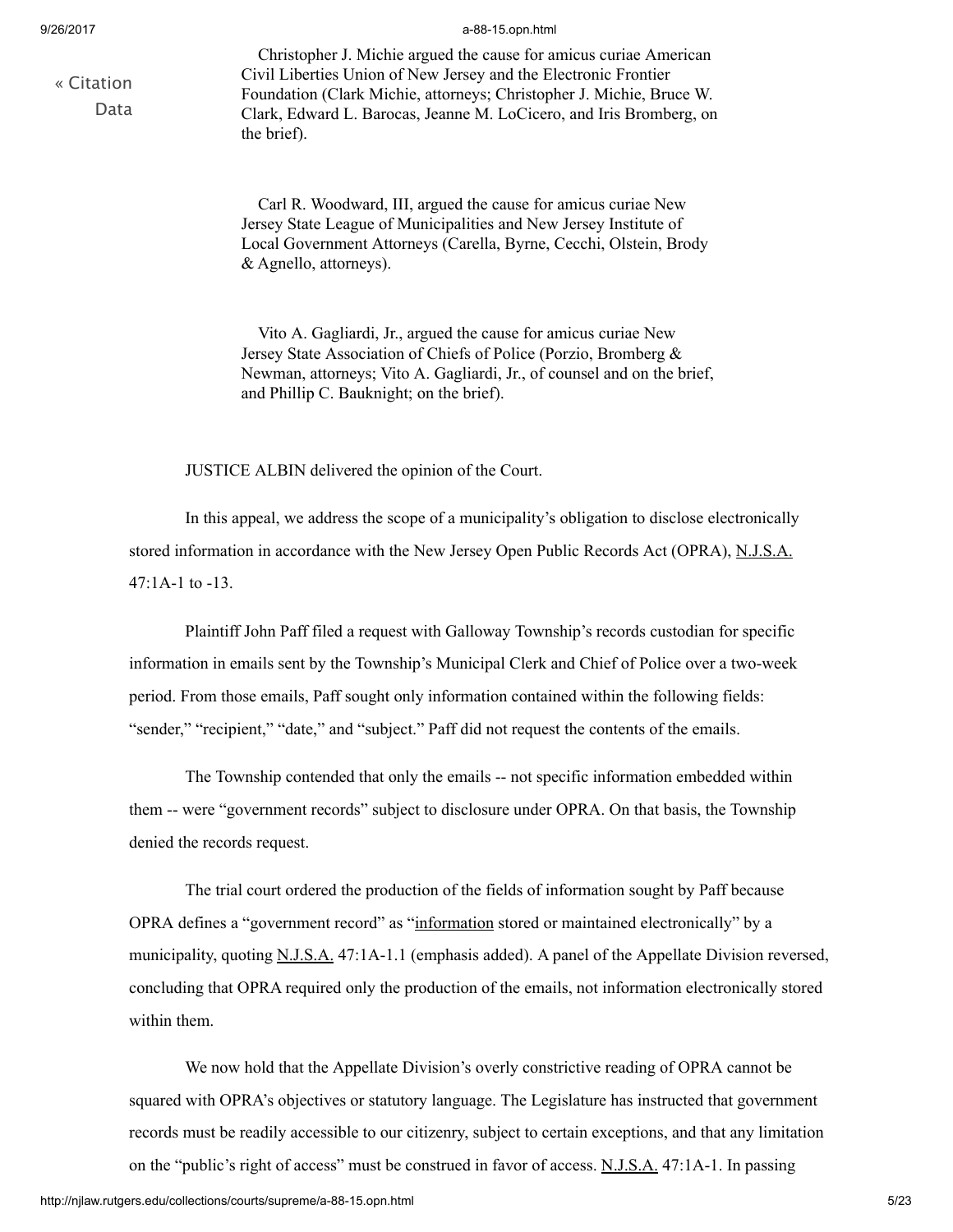OPRA, and replacing its predecessor statute, the Legislature framed a statutory scheme that reflects the

rofound changes in communication and storage of information in recent times. OPRA recognizes that government records will constitute not only paper documents, but also information electronically stored. To that end, [N.J.S.A.](http://njlaw.rutgers.edu/cgi-bin/njstats/showsect.cgi?title=47&chapter=1A§ion=1&actn=getsect) [47:1A-1.1](http://njlaw.rutgers.edu/cgi-bin/njstats/showsect.cgi?title=47&chapter=1A§ion=1&actn=getsect) provides that a government record includes "information stored or maintained electronically." The information sought by Paff was clearly defined and circumscribed; was stored electronically; and, by the Township's own admission, could have been produced within minutes. « [Citation](http://njlaw.rutgers.edu/cgi-bin/citation.cgi?file=/collections/courts/supreme/a-88-15.opn.html) Data

The Appellate Division erred in finding that the government record is the email itself and not the easily accessible fields of information that were maintained electronically. We therefore reverse. We remand to the trial court to determine whether any of the requested information falls within any exception or exemption to OPRA's disclosure requirement.

I.

### A.

On June 28, 2013, Paff filed an OPRA request with Galloway Township's records custodian, seeking fields of information from all emails sent by the Township Clerk and the Township Police Chief between June 3 and 17, 2013. Paff asked the records custodian to provide him with an itemized list of the following categories of information in each email: "sender," "recipient," "date," and "subject."

As a guide to the custodian, he attached, as a template, an email log that the Township had provided him in response to a similar records request six months earlier. Four fields of information were set forth in the template:

Sender Recipient Date Subject

On July 8, 2013, Thalia C. Kay, the Township Clerk, notified Paff that the Township "is unable to provide logs on email communication" and "[t]herefore, no records responsive exist." (emphasis added). In denying the records request, the Clerk explained that "the [Government Records Council] and the courts have held that a custodian is not required to create new records in response to an OPRA request."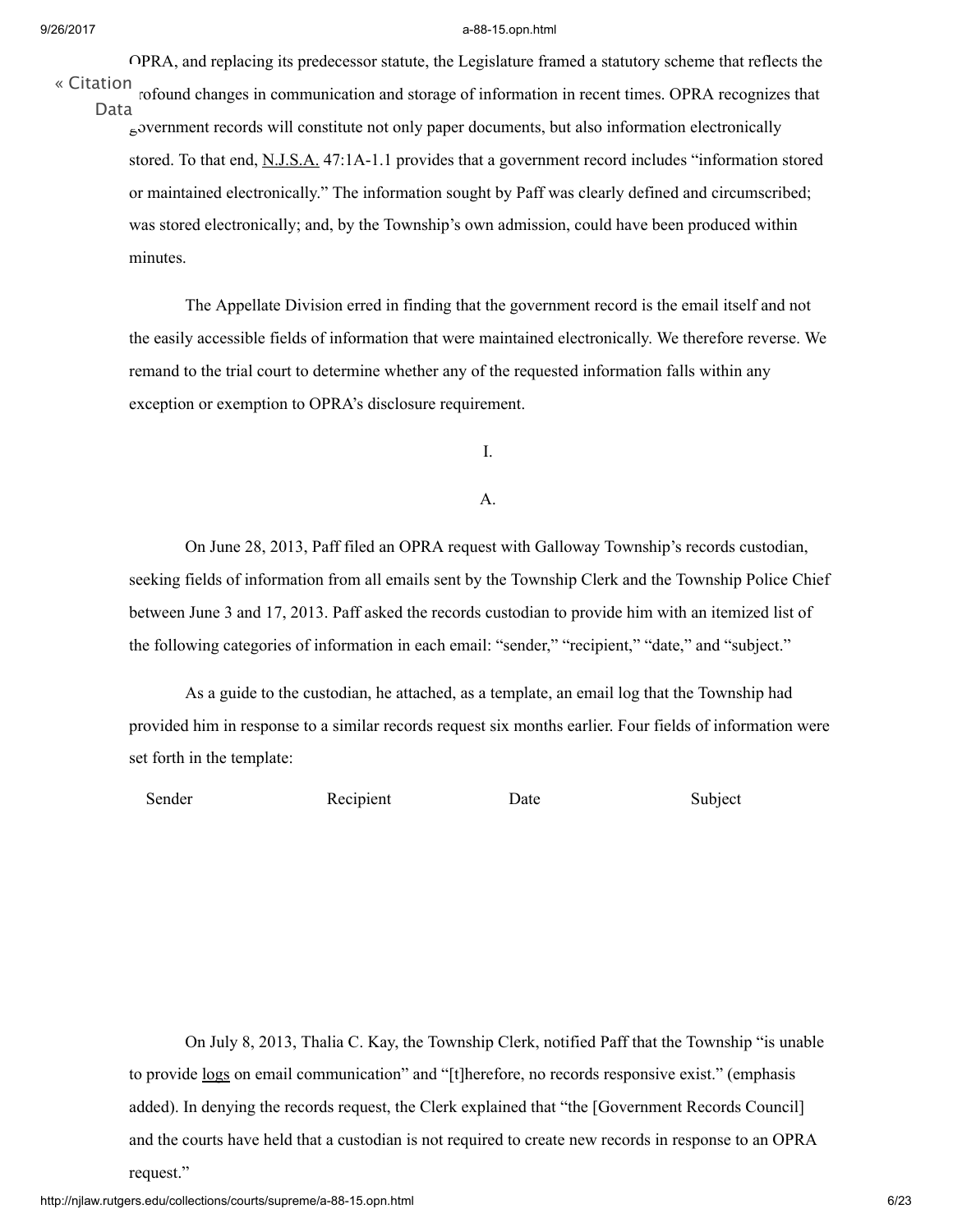One month later, Paff filed a complaint and order to show cause in the Superior Court, Law « [Citation](http://njlaw.rutgers.edu/cgi-bin/citation.cgi?file=/collections/courts/supreme/a-88-15.opn.html) *ivision*, alleging that defendants Galloway Township and the Township Clerk (who is also the records custodian) violated both OPRA and the common law right of access. Paff sought an order compelling the Township to release the requested fields of information in the emails. Data

B.

During a three-day hearing, the trial court took testimony from Paff, the Township Clerk, and the Township's Information Technology (IT) Specialist, Eric E. McCarthy, and reviewed each of their certifications. The court also reviewed a certification from Captain Christopher Doyle of the Galloway Township Police Department. The facts gleaned from the record are largely undisputed.

Beginning in late 2011, the Township provided email logs -- similar to the one sought by Paff - in replying to specific OPRA requests. Because the Township did not maintain email logs on a regular basis, it had to generate them. Until it discontinued the practice one year later, the Township had released email logs, including one to Paff, in response to approximately 100 records requests.

The Township had the technological capacity to provide the fields of information sought by Paff and could have done so by expending two to three minutes of its IT Specialist's time. The Township conceded that Paff's request did not impose a significant technological burden.

<span id="page-6-0"></span>At some point, the Clerk asked the Government Records Council (GRC) whether the Township could deny email log requests given that the Township did not maintain such "logs as a public record" and was not required to create such records.<sup>[1](#page-16-0)</sup> With the caveat that its guidance did "not constitute legal advice or a final [agency] decision," the GRC responded as follows: "[B]oth the GRC and the courts have held that a custodian is not required to create new records in response to an OPRA request. If a record does not already exist, the custodian may deny access on the basis that no records responsive exist." Armed with this guidance, the Township ceased fulfilling requests for email logs, including the request by Paff.

In a certification, Galloway Township Police Captain Christopher Doyle -- the Department's Deputy Custodian for OPRA requests -- averred that the "Department ha[d] the technical capability to create a log of emails sent or received by [its] members" but had never done so before "in response to an OPRA request." Captain Doyle feared that the type of email log sought by Paff "would have a significant potential detriment to the Department's ability to protect confidential information, ongoing investigations and investigatory techniques." He also opined that the dates selected by Paff were not "random" and were related "to an internal investigation within the Township Police Department."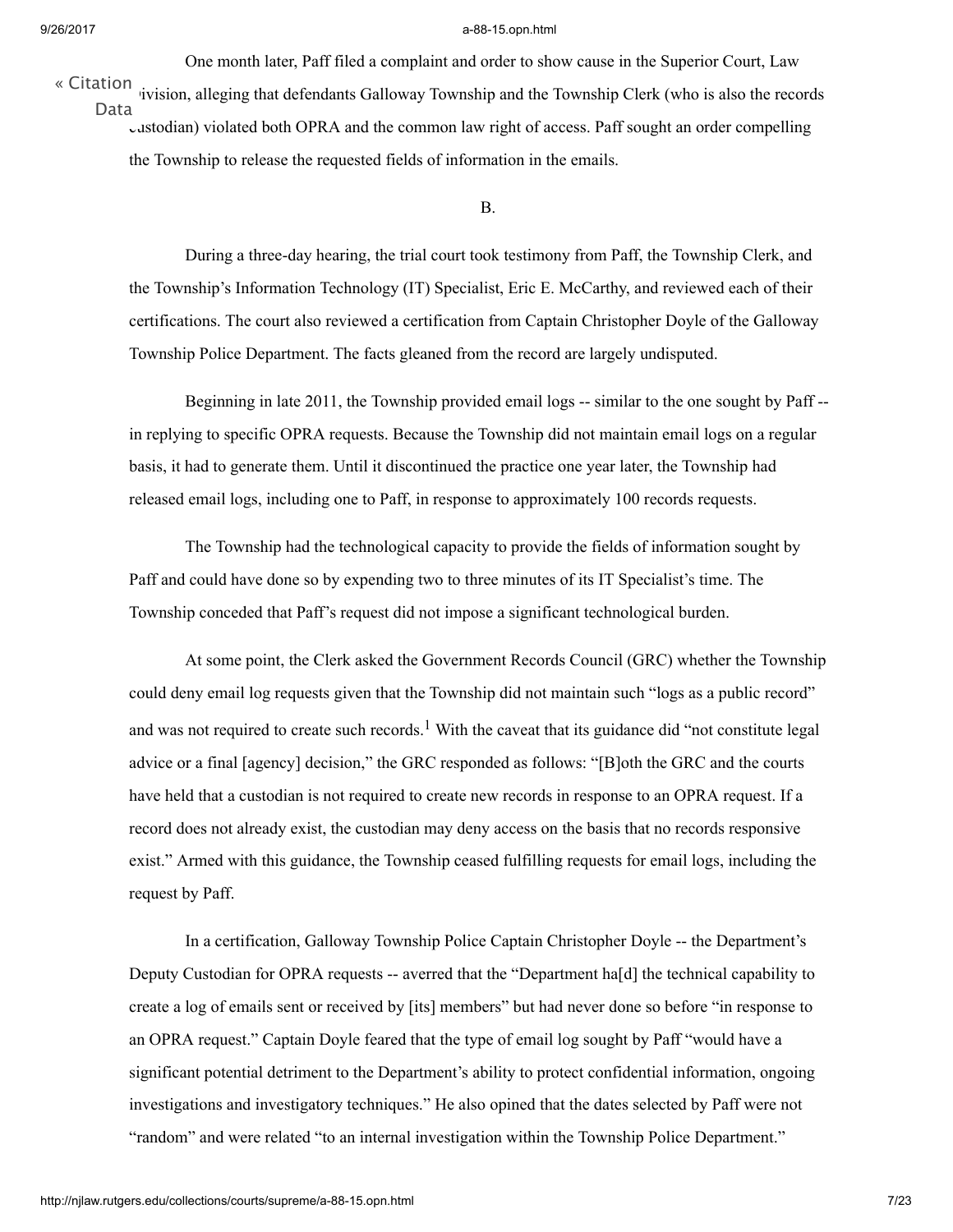Captain Doyle warned that imposing on the Department the obligation "to create and then redact logs of e-mails would not only be extremely difficult," but also "impractical." « [Citation](http://njlaw.rutgers.edu/cgi-bin/citation.cgi?file=/collections/courts/supreme/a-88-15.opn.html)

Data

In his testimony, Paff explained that the Township's reversal of its previous policy of making email logs accessible prompted his OPRA request. He stated that his motive was simply to further "the public's right to know" and "to try to keep OPRA from getting whittled away." He asserted that he could not recall why he chose the dates embraced within his OPRA request and that he may have selected the dates randomly, solely for the purpose of testing the new policy.

## C.

The trial court ruled that the email logs requested by Paff were government records, as defined by OPRA, and therefore subject to disclosure. The court observed that OPRA broadly defines "government record" as including "information stored or maintained electronically," quoting [N.J.S.A.](http://njlaw.rutgers.edu/cgi-bin/njstats/showsect.cgi?title=47&chapter=1A§ion=1&actn=getsect) [47:1A-1.1.](http://njlaw.rutgers.edu/cgi-bin/njstats/showsect.cgi?title=47&chapter=1A§ion=1&actn=getsect) The court concluded that a "list of emails" that afforded only

"sender/receiver/date/[subject]" information over a two-week period was "information" falling within the definition of "government record." In reaching that conclusion, the court made the following factual findings: Paff's request for an email log was "carefully circumscribed" and the information sought was "identified with reasonable clarity"; the Township has the technical ability to prepare an email log; and despite the request's apparent breadth, the Township would not incur "any significant burden associated with producing the email log." The court evidently did not give credence to the Township's "concerns" about disruption of police investigations" based on the limited fields of information requested.

The court did not analyze Paff's records request under the common law right of access, likely because the OPRA analysis ended the inquiry.<sup>[2](#page-17-0)</sup> The court stayed its order and award of attorney's fees to Paff pending appeal.

#### <span id="page-7-0"></span>D.

A panel of the Appellate Division reversed the trial court's order compelling Galloway Township to provide the email logs to Paff. Paff v. Galloway Township, 444 N.J. [Super.](http://njlaw.rutgers.edu/cgi-bin/caselink.cgi?cite=444%20N.J.Super.%20495) 495, 497, 505 (App. Div. 2016). The panel determined that OPRA requires public agencies to provide access to government records, not to create them. <u>Id.</u> at 502. According to the panel, the plain language of "OPRA only allows requests for records, not requests for information." Id. at 503 (quoting Bent v. Twp. of Stafford Police Dep't, 381 N.J. [Super.](http://njlaw.rutgers.edu/cgi-bin/caselink.cgi?cite=381%20N.J.Super.%2030) 30, 37 (App. Div. 2005)). In support of that position, the panel accorded "substantial deference" to the Government Records Council's guidance given to Galloway Township. See id. at 499, 503.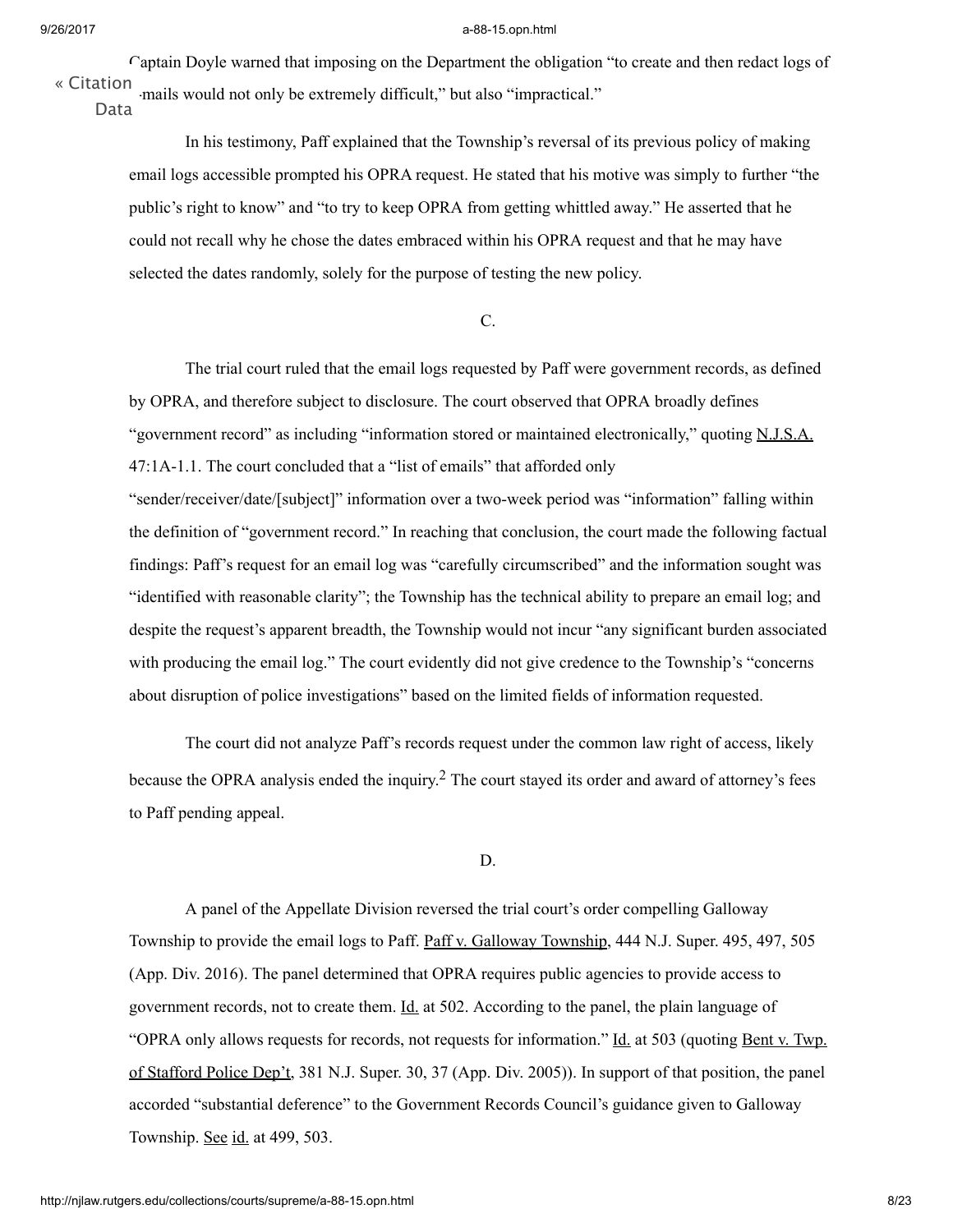The panel held that "OPRA does not require the creation of a new government record that does

« [Citation](http://njlaw.rutgers.edu/cgi-bin/citation.cgi?file=/collections/courts/supreme/a-88-15.opn.html)

not exist at the time of a request, even if the information sought to be included in the new government record is stored or maintained electronically in other government records." Id. at 504. The panel reasoned that "[w]hile a computer may be able to create an email log quickly, it is still creating a new government record, which is not required under OPRA." Id. at 505. Data

Additionally, although the panel conceded that the request for an email log in this case "might not present a burdensome task," it envisioned "requests of a similar nature that would present a serious burden." Id. at 505-06. In the panel's view, any obligation imposed on "governmental entities to produce lists and compilations that do not otherwise exist" must come from the Legislature. Id. at 506.

Last, based on Paff's inability to "recall any reason for making his request [or] choosing the specific dates in his request," the panel rejected Paff's argument that the common law right of access provided an alternative ground for approving his email log request. Id. at 506 n.9.

We granted Paff's petition for certification. Paff v. Galloway Township, 227 [N.J.](http://njlaw.rutgers.edu/cgi-bin/caselink.cgi?cite=227%20N.J.%2024) 24 (2016). We also granted requests of the following organizations to participate as amici curiae: American Civil Liberties Union of New Jersey, the Electronic Frontier Foundation, New Jersey Press Association, Reporters Committee for Freedom of the Press, New Jersey State Association of Chiefs of Police, New Jersey State League of Municipalities, and New Jersey Institute of Local Government Attorneys.

II.

## A.

Paff contends that the Appellate Division erred by failing to recognize that the Legislature, in enacting OPRA, broadly defined government records to include not only paper documents and files, but also computer-generated "information stored or maintained electronically." According to Paff, for OPRA purposes, electronically stored information is an existing record, and therefore extracting digital information, such as a list of the "sender," "recipient," "date," and "subject" fields from emails, is not the creation of a new record. Paff notes that OPRA takes into account the type of request he made by allowing public agencies to charge a fee for a "substantial amount of manipulation or programming of information technology," quoting  $N.J.S.A.$  [47:1A-5\(d\).](http://njlaw.rutgers.edu/cgi-bin/njstats/showsect.cgi?title=47&chapter=1A§ion=5&actn=getsect) He insists, "it is critical that citizens have access to [government] records on terms that reflect the realities of technology."

Paff also argues that the Appellate Division disregarded OPRA's command that a GRC decision shall have no precedential value in a Superior Court case, citing [N.J.S.A.](http://njlaw.rutgers.edu/cgi-bin/njstats/showsect.cgi?title=47&chapter=1A§ion=7&actn=getsect) [47:1A-7\(e\).](http://njlaw.rutgers.edu/cgi-bin/njstats/showsect.cgi?title=47&chapter=1A§ion=7&actn=getsect) Last, Paff states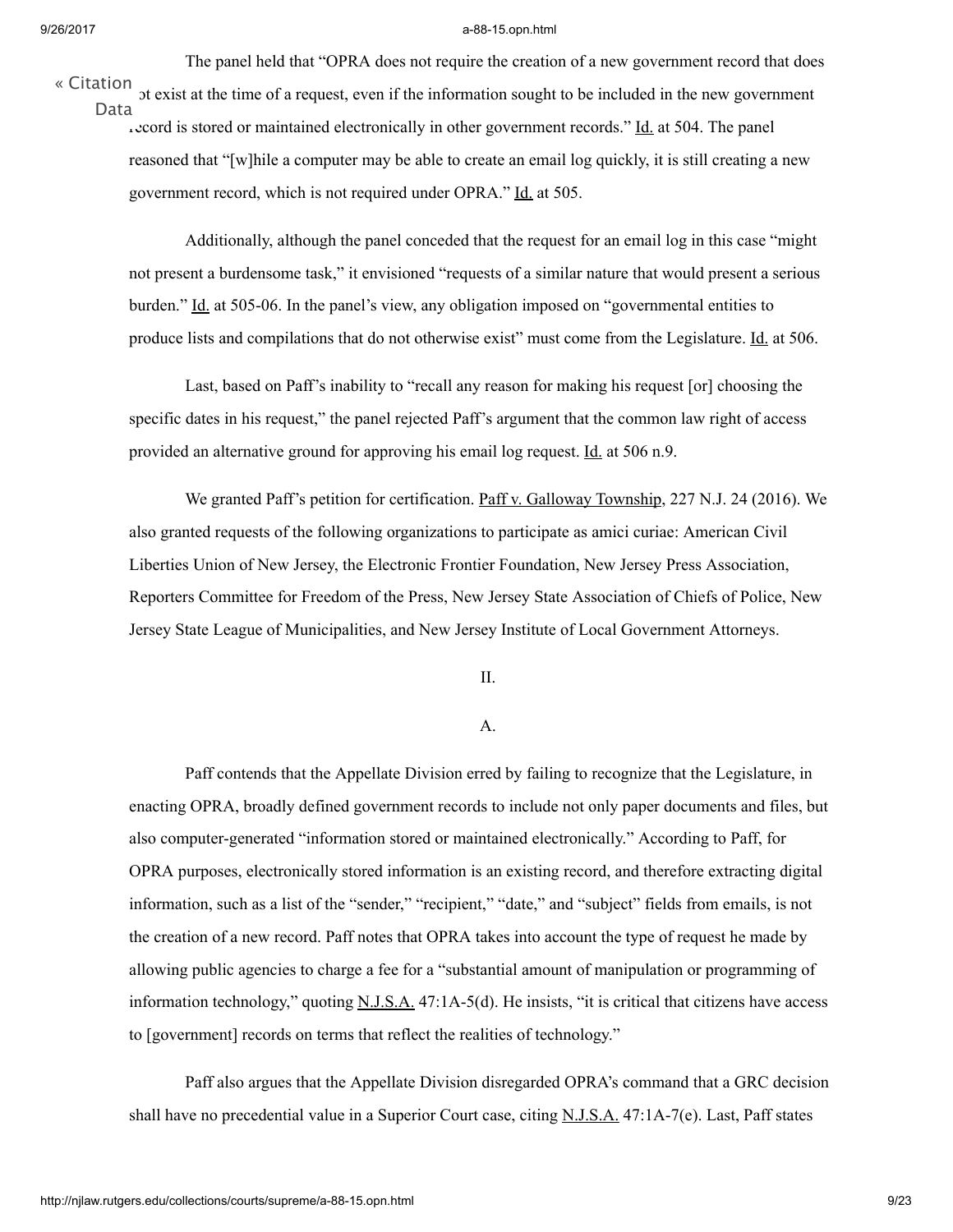that the Appellate Division, in perfunctorily rejecting his common law right to access claim, failed to ngage in the required balancing of interests of both the requestor and the Township. « [Citation](http://njlaw.rutgers.edu/cgi-bin/citation.cgi?file=/collections/courts/supreme/a-88-15.opn.html)

Data

Amici American Civil Liberties Union of New Jersey, the Electronic Frontier Foundation, New Jersey Press Association, and Reporters Committee for Freedom of the Press, collectively or individually, maintain that the Appellate Division failed to grasp OPRA's intent to make electronically stored information easily accessible by harnessing modern technology.<sup>[3](#page-18-0)</sup> Amici submit that OPRA deems both paper documents and "information" stored in electronic form to be government records. They also assert that information extracted from a computer database -- whether called a list, a log, or a response to a request -- is not new information or a new record, but a government record, as defined by OPRA. Finally, amici note that whether the requested information sought is subject to non-disclosure based on an OPRA exception or exemption has no bearing on whether electronic information constitutes a government record.

<span id="page-9-0"></span>B.

Galloway Township, including the Township Clerk, acknowledges that the actual emails at issue are government records subject to disclosure in electronic or paper form. The Township claims, however, that OPRA does not require the Township to create records by extracting and compiling information from those emails in the form of a list. The Township contends that because it does not maintain an email list limited to the fields of "sender," "recipient," "date," and "subject," there is no existing government record to disclose.

The Township also urges that, in deciding whether disclosure of the requested records is statutorily required, this Court consider the privacy and confidentiality concerns raised by compelling disclosure of lists of emails that may touch on communications between members of the public and government officials. Last, the Township highlights the difficulties government officials will face if email lists must be prepared and released, positing that officials will have to determine whether each individual email contains privileged or confidential information subject to redaction.

<span id="page-9-1"></span>Amici New Jersey State Association of Chiefs of Police, New Jersey State League of Municipalities, and New Jersey Institute of Local Government Attorneys, collectively or individually, insist that requiring law enforcement officials to create email logs will "compromise the sensitive investigatory techniques of police departments" and "irreparably damage the fluid and consistent exchange of confidential information internally."<sup>[4](#page-19-0)</sup> They also posit that citizens -- fearing unwarranted invasion of their privacy or identity theft -- might be discouraged "from using the internet to communicate with their government." Additionally, they express concern that records custodians are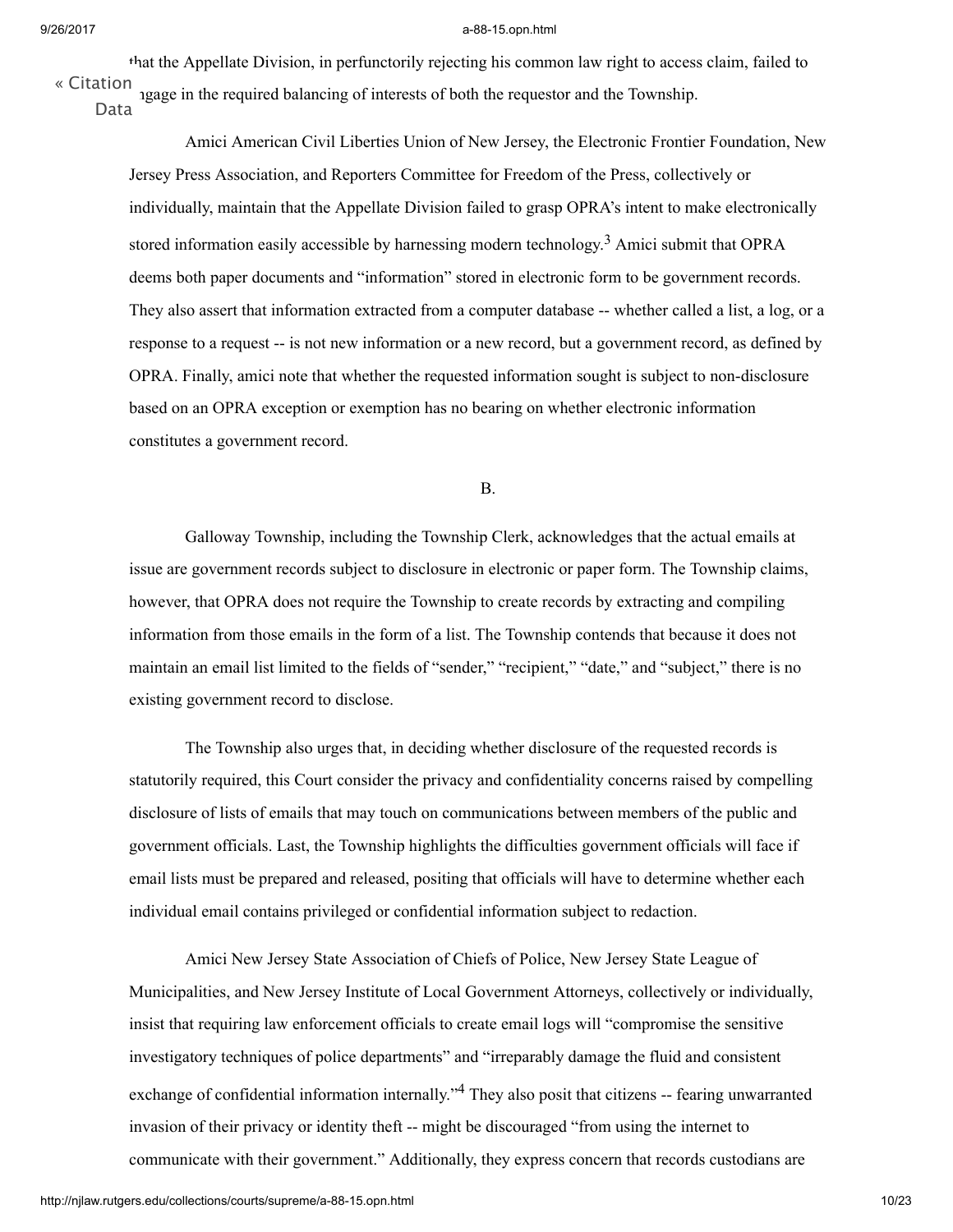not equipped to decide whether confidential information must be redacted from the vast number of mails generated by the Police Department and other municipal officials. « [Citation](http://njlaw.rutgers.edu/cgi-bin/citation.cgi?file=/collections/courts/supreme/a-88-15.opn.html) Data

III.

The issue in this case is simply one of statutory interpretation. OPRA defines "government record" to include "information stored or maintained [electronically"](http://njlaw.rutgers.edu/cgi-bin/njstats/showsect.cgi?title=47&chapter=1A§ion=1&actn=getsect) by a municipality. [N.J.S.A.](http://njlaw.rutgers.edu/cgi-bin/njstats/showsect.cgi?title=47&chapter=1A§ion=1&actn=getsect) 47:1A-1.1. We must decide whether Paff's request for fields of information that list the sender, recipient, date, and subject of emails sent by Galloway Township's Chief of Police and Clerk over a two-week period is a request for government records within the intendment of OPRA.

"In construing the meaning of a statute, our review is de novo," and therefore we owe no deference to the interpretative conclusions reached by either the trial court or the Appellate Division. Murray v. Plainfield Rescue Squad, 210 [N.J.](http://njlaw.rutgers.edu/cgi-bin/caselink.cgi?cite=210%20N.J.%20581) 581, 584 (2012). The statutory language, as always, is the best indicator of legislative intent, DiProspero v. Penn, 183 [N.J.](http://njlaw.rutgers.edu/cgi-bin/caselink.cgi?cite=183%20N.J.%20477) 477, 492 (2005), but here, too, the historical background that impelled the Legislature to pass OPRA sheds a clear light on its intent.

## A.

In 2001, the Legislature passed the Open Public Records Act (OPRA), L. 2001, c. 404 (codified at [N.J.S.A.](http://njlaw.rutgers.edu/cgi-bin/njstats/showsect.cgi?title=47&chapter=1A§ion=1&actn=getsect) [47:1A-1](http://njlaw.rutgers.edu/cgi-bin/njstats/showsect.cgi?title=47&chapter=1A§ion=1&actn=getsect) to -13), replacing the then-existing Right-to-Know Law, <u>see L.</u> 1963, c. 73, which had been enacted in 1963. The thirty-eight-year reign of the Right-to-Know Law did not keep pace with the vast technological advances that changed the way citizens and public officials communicate and store information. See Issues Dealing with Public Access to Government Records: Hearing on S.B. 161, 351, 573, 866 Before the S. Judiciary Comm. 18-19 (2000) (statement of Sen. Byron M. Baer) (remarking on "antiquated" nature of Right-to-Know Law in "information age" and need for proposed OPRA legislation to "tie in with the Internet").

Under the Right-to-Know Law, "the Legislature intended to circumscribe the public's right . . . to receive copies of public records in computer form." Higg-A-Rella, Inc. v. County of Essex, 141 N.J. 35, 45 (1995). To that end, the [Right-to-Know](http://njlaw.rutgers.edu/cgi-bin/caselink.cgi?cite=141%20N.J.%2035) Law was so "narrowly drawn" that it did "not entitle citizens to obtain computer copies." Ibid. Thus, "the copying of records maintained by a system of data processing or image processing [was] deemed to refer to the right to receive printed copies of such records" only.  $L_1$  1994,  $c_1$  140,  $\S$  8 (emphasis added).

In enacting OPRA, the Legislature intended to bring greater transparency to the operations of government and public officials. The Legislature declared in OPRA that "government records shall be readily accessible for . . . the citizens of this State, with certain exceptions, for the protection of the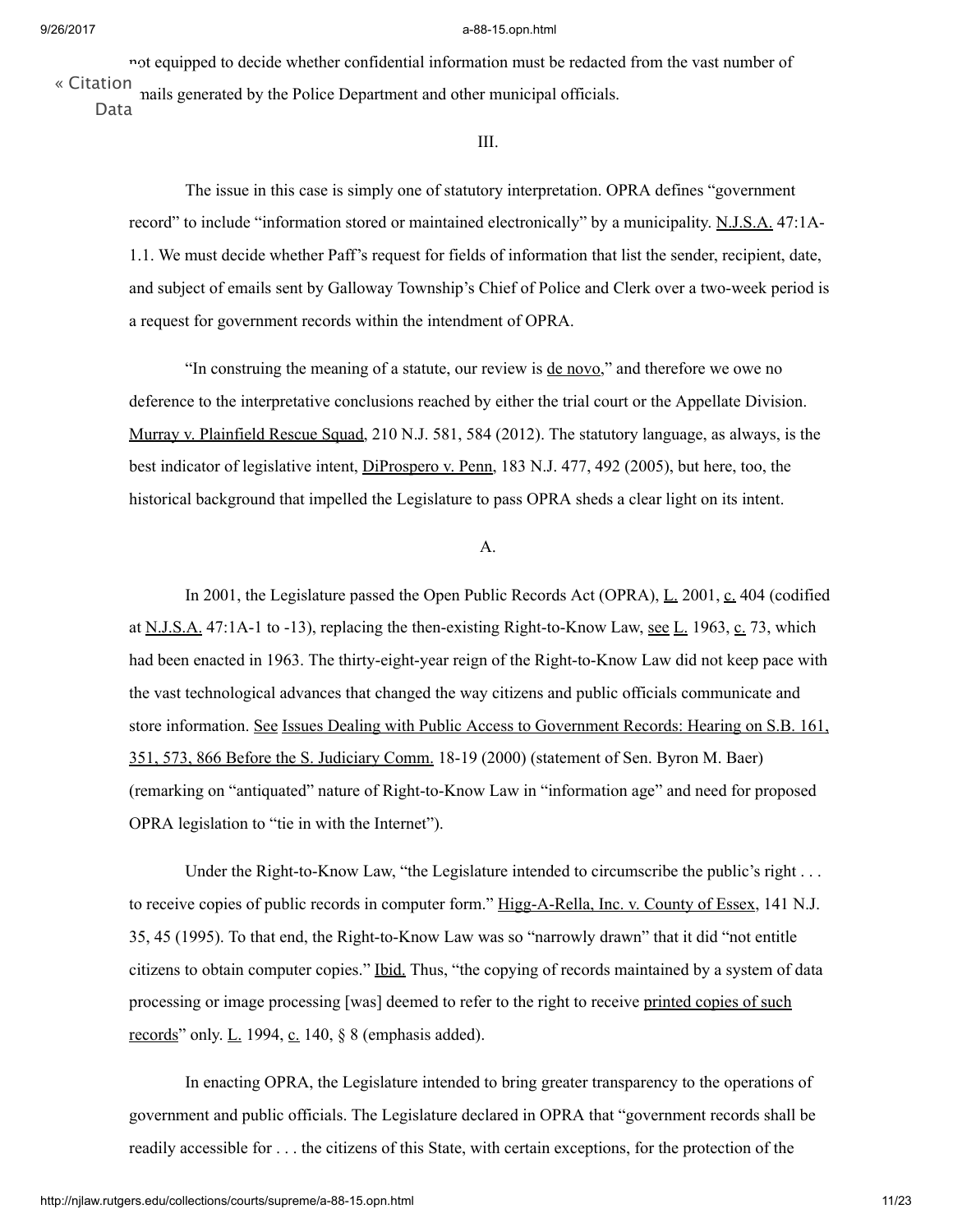public interest, and any limitations on the right of access . . . shall be construed in favor of the public's ght of access." [N.J.S.A.](http://njlaw.rutgers.edu/cgi-bin/njstats/showsect.cgi?title=47&chapter=1A§ion=1&actn=getsect) [47:1A-1.](http://njlaw.rutgers.edu/cgi-bin/njstats/showsect.cgi?title=47&chapter=1A§ion=1&actn=getsect) In keeping with that goal of transparency, OPRA broadly defines a « [Citation](http://njlaw.rutgers.edu/cgi-bin/citation.cgi?file=/collections/courts/supreme/a-88-15.opn.html) Data

government record" as:

[A]ny paper, written or printed book, document, drawing, map, plan, photograph, microfilm, data processed or image processed document, information stored or maintained electronically or by sound-recording or in a similar device, or any copy thereof, that has been made, maintained or kept on file in the course of his or its official business by any officer, commission, agency or authority of the State or of any political subdivision thereof.

## <span id="page-11-0"></span> $[N.J.S.A. 47:1A-1.1]^{5}$  $[N.J.S.A. 47:1A-1.1]^{5}$  $[N.J.S.A. 47:1A-1.1]^{5}$

OPRA makes clear that government records consist of not only hard-copy books and paper documents housed in file cabinets or on shelves, but also "information stored or maintained electronically" in a database on a municipality's server. <u>Ibid.</u> The Legislature, pointedly, declined to limit accessibility to electronic records by not adopting a more restrictive formulation of government record. The Legislature apparently decided against defining government record as documents or files stored or maintained electronically. "Information" is the key word.

One definition of "information" is "facts or figures ready for communication." Webster's Third New International Dictionary 1160 (3d ed. 1981); see also Merriam-Webster's Collegiate Dictionary 641 (11th ed. 2004) (defining information as "knowledge," "facts," and "data"). We must presume that the Legislature intended the words that it chose and the plain and ordinary meaning ascribed to those words. DiProspero, supra, 183 N.J. at 492.

A document is nothing more than a compilation of information -- discrete facts and data. By OPRA's language, information in electronic form, even if part of a larger document, is itself a government record. Thus, electronically stored information extracted from an email is not the creation of a new record or new information; it is a government record.

<span id="page-11-1"></span>This logical conclusion flows directly from OPRA's language and related provisions in the statutory scheme.<sup>[6](#page-21-0)</sup> As noted earlier, OPRA's definition of "government record" indicates that electronically stored information that is part of a larger document is a government record. Other OPRA provisions distinguish between paper records and records in electronic form, placing in context the different treatment given to electronic information.  $N_J.S.A.$  [47:1A-5\(d\)](http://njlaw.rutgers.edu/cgi-bin/njstats/showsect.cgi?title=47&chapter=1A§ion=5&actn=getsect) provides that a records requestor is entitled to a government record "in the medium requested if the public agency maintains the record in that medium." Thus, if the record is maintained in an electronic medium, the requestor is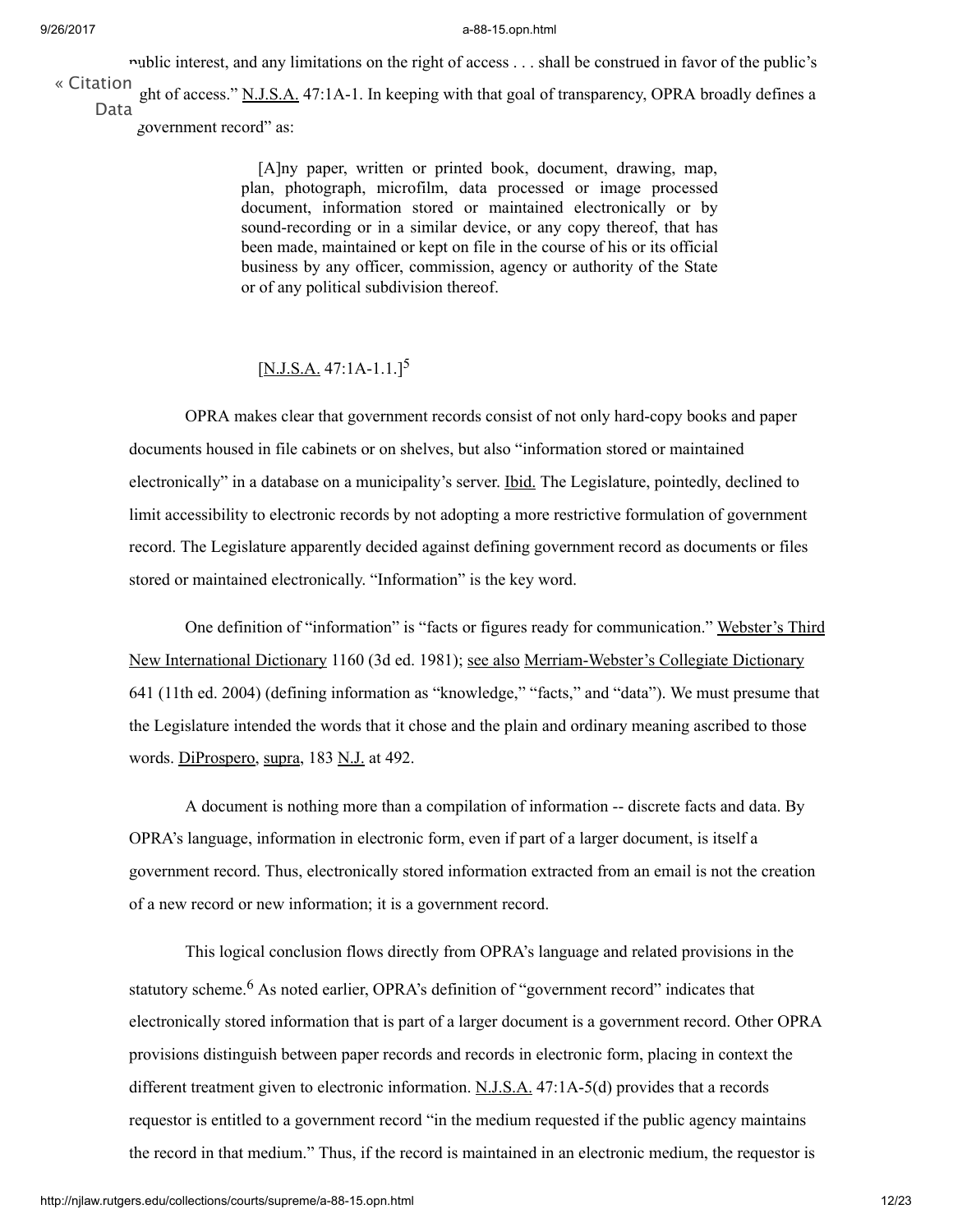entitled to the document in electronic form. If the record is not maintained "in the medium requested," the custodian must "convert the record to the medium requested or provide a copy in some other « [Citation](http://njlaw.rutgers.edu/cgi-bin/citation.cgi?file=/collections/courts/supreme/a-88-15.opn.html) Data

meaningful medium." Ibid.

That provision also allows for a service-fee charge when the request for a record requires "a substantial amount of manipulation or programming of information technology." Ibid. Obviously, providing access to or copies of computer-generated information involves challenges that are not present in the rote copying of paper documents.

Information in an email includes certain fields: the sender, recipient, date, and subject. Extracting that kind of information requires "programming of information technology," ibid., a function the Legislature clearly envisioned the municipality performing, provided that it has the means of doing so. Here, Galloway Township concedes that Paff's request does not require "a substantial amount of manipulation or programming of information technology," which would have entitled the Township to a service charge. See ibid. The Township's IT Specialist testified that providing the fields of information requested is not a burden and would consume no more than two to three minutes of time. Retrieving paper documents from a storage facility and copying them undoubtedly would take more time and impose greater costs. To that extent, modern technology has lessened some of the burdens on municipal officials.

The Township does not dispute that the emails requested by Paff are government records. Instead, it argues that Paff can have the entirety of those emails or nothing. According to the Township, Paff is not entitled to fields of information -- such as "sender," "recipient," "date," and "subject" -- divorced from the emails themselves. To support that position, the Township does not rest on the language of the statute but rather on prior Appellate Division decisions that did not address the electronic medium and therefore are inapposite. The Appellate Division in this case made the same error.

To advance its argument, the Township relies heavily on MAG Entertainment, LLC v. Division of Alcoholic Beverage Control, 375 N.J. [Super.](http://njlaw.rutgers.edu/cgi-bin/caselink.cgi?cite=375%20N.J.Super.%20534) 534 (App. Div. 2005), a case not comparable to the one before us. In MAG, the Division of Alcoholic Beverage Control (ABC) instituted administrative proceedings to revoke MAG's license for allegedly selling alcohol to an intoxicated person and for alleged acts of lewdness by its employees. Id. at 539. MAG filed an OPRA request with the ABC for "all documents or records" involving similar enforcement actions. Id. at 539-40 (emphasis added). "[T]he request failed to identify with any specificity or particularity the governmental records sought." Id. at 549. Given this unrestricted records request, the Appellate Division sensibly stated that OPRA did not countenance "[w]holesale requests for general information to be analyzed, collated and compiled by the responding government entity" or "open-ended searches of an agency's files." Ibid.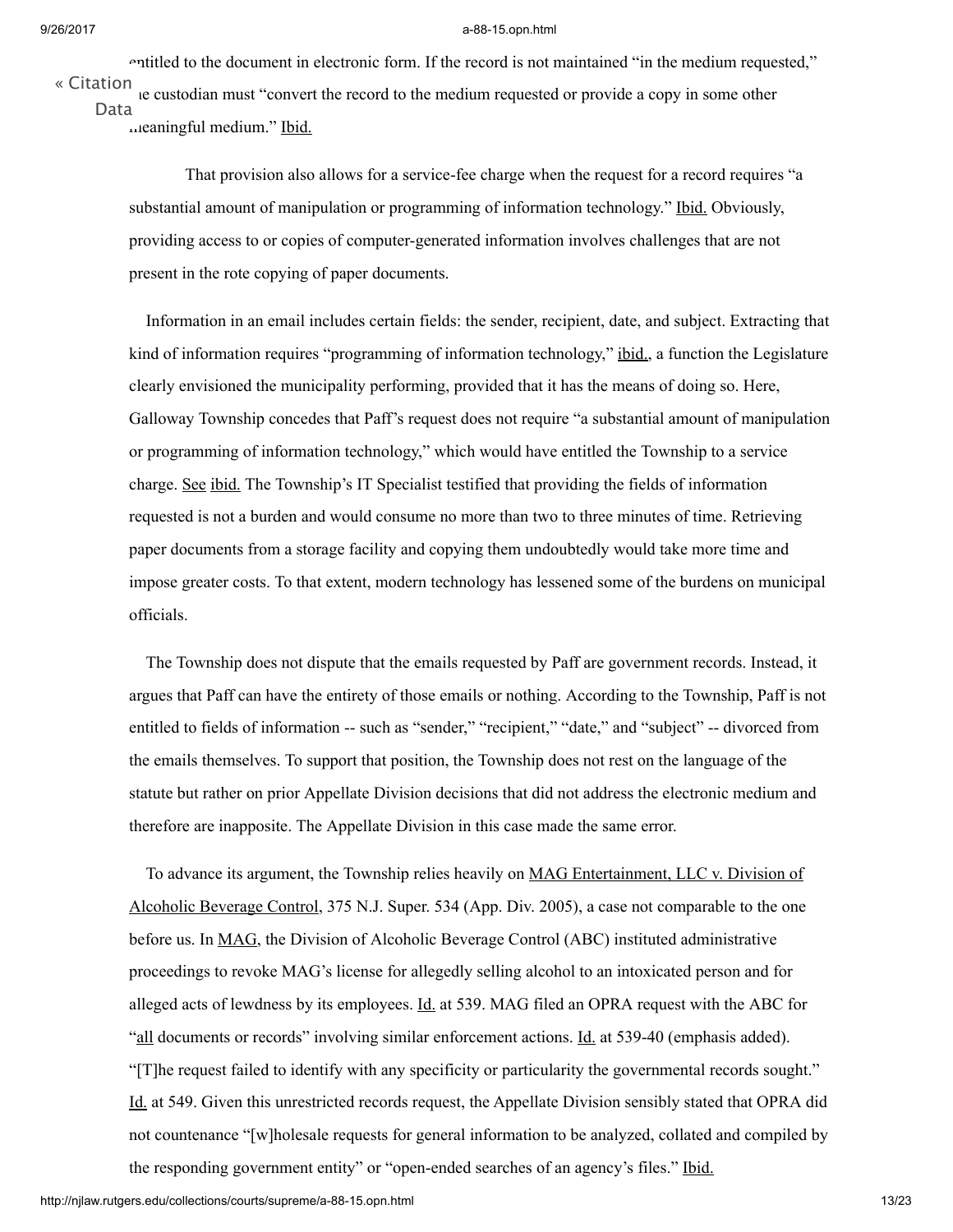A records request must be well defined so that the custodian knows precisely what records are sught. The request should not require the records custodian to undertake a subjective analysis to understand the nature of the request. Seeking particular information from the custodian is permissible; « [Citation](http://njlaw.rutgers.edu/cgi-bin/citation.cgi?file=/collections/courts/supreme/a-88-15.opn.html) Data

expecting the custodian to do research is not.

Unlike the request in MAG, Paff circumscribed his request to a two-week period and identified the discrete information he sought. The records custodian did not have to make a subjective judgment to determine the nature of the information covered by the request. The custodian simply had to search for - - not research the identity of -- the records requested. Therefore, the Township's, as well as the Appellate Division's, reliance on **MAG** is misplaced here.

With respect to electronically stored information by a municipality or other public entity, we reject the Appellate Division's statement that "OPRA only allows requests for records, not requests for information." Paff, supra, 444 N.J. Super. at 503 (quoting Bent, supra, 381 N.J. Super. at 37). That position cannot be squared with OPRA's plain language or its objectives in dealing with electronically stored information.

## B.

We do not accord "substantial deference" to the GRC's guidance given to the Galloway Township Clerk. See Paff, supra, 444 N.J. Super. at 503. That guidance merely stated in boilerplate language that the Township was not "required to create new records in response to an OPRA request." Significantly, the GRC cautioned that its guidance did "not constitute legal advice or a final [agency] decision." Additionally, OPRA specifically provides that "[a] decision of the [GRC] shall not have value as a precedent for any case initiated in Superior Court."  $N.J.S.A.$  [47:1A-7\(e\).](http://njlaw.rutgers.edu/cgi-bin/njstats/showsect.cgi?title=47&chapter=1A§ion=7&actn=getsect) That statutory provision clearly indicates that in proceedings initiated in Superior Court concerning an OPRA request, GRC decisions are not entitled to any deference.<sup>[7](#page-22-0)</sup> Surely, if the Superior Court is to give no weight to a GRC decision, then informal guidance from the GRC can stand in no better position. Finally, we add that the GRC did not analyze the facts of this case in light of the specific statutory provision at issue.

<span id="page-13-0"></span>C.

In conclusion, the fields of information covering "sender," "recipient," "date," and "subject" in the emails sent by the Galloway Township Chief of Police and Clerk over a two-week period are government records under OPRA.

IV.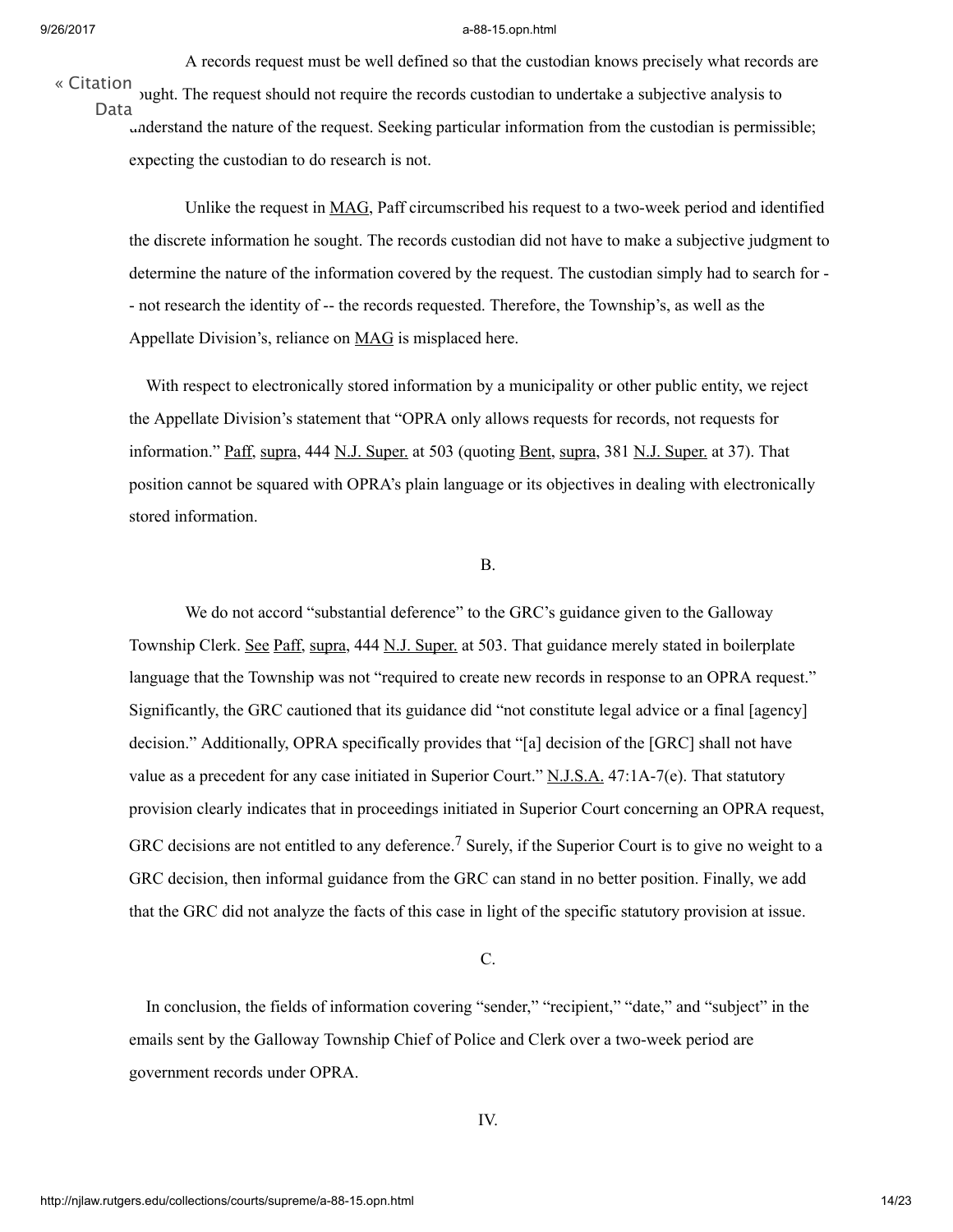« [Citation](http://njlaw.rutgers.edu/cgi-bin/citation.cgi?file=/collections/courts/supreme/a-88-15.opn.html)

ad the inquiry. The Township and amici have raised legitimate concerns whether the emails are subject  $\omega$  OPRA exceptions, exemptions, or redactions -- issues not fully explored or discussed before the trial court. The Township fears that wholesale disclosure of the requested fields of information from the emails may compromise investigations or investigatory techniques, thwart the internal exchange of confidential information, or lead to the release of citizens' email addresses causing an unwarranted invasion of their privacy. Data

Our finding that the fields of information in the requested emails are government records does not

An informed citizenry is essential to a well-functioning democracy. Cf. Mason v. City of Hoboken, 196 [N.J.](http://njlaw.rutgers.edu/cgi-bin/caselink.cgi?cite=196%20N.J.%2051) 51, 64 (2008). Clearly, technology has opened the door to unparalleled transparency of government operations. OPRA recognizes, however, that technology now imposes burdens on public officials. It may take only two to three minutes for an IT Specialist to make accessible fields of information from two weeks of emails; it will take considerably longer for the Township Clerk and Chief of Police to determine whether the requested information in each email may intrude on privacy rights or raise public-safety concerns. The potential issues raised by the Township must be addressed.

OPRA carves out thirty exceptions to the definition of government record, [N.J.S.A.](http://njlaw.rutgers.edu/cgi-bin/njstats/showsect.cgi?title=47&chapter=1A§ion=1&actn=getsect) [47:1A-1.1,](http://njlaw.rutgers.edu/cgi-bin/njstats/showsect.cgi?title=47&chapter=1A§ion=1&actn=getsect) and lists multiple exemptions to the right to access. For example, OPRA exempts from disclosure any records that "pertain to an investigation in progress by any public agency" if disclosure of such records would "be inimical to the public interest."  $N.J.S.A.$  [47:1A-3\(a\).](http://njlaw.rutgers.edu/cgi-bin/njstats/showsect.cgi?title=47&chapter=1A§ion=3&actn=getsect) OPRA also authorizes a public agency to deny a records request if granting access "would substantially disrupt agency operations." [N.J.S.A.](http://njlaw.rutgers.edu/cgi-bin/njstats/showsect.cgi?title=47&chapter=1A§ion=5&actn=getsect) [47:1A-5\(g\).](http://njlaw.rutgers.edu/cgi-bin/njstats/showsect.cgi?title=47&chapter=1A§ion=5&actn=getsect) However, before doing so, the agency must first attempt "to reach a reasonable solution with the requestor that accommodates the interests of the requestor and the agency." Ibid.

OPRA also permits redaction of parts of government records that are not subject to disclosure. See ibid.; see also [N.J.S.A.](http://njlaw.rutgers.edu/cgi-bin/njstats/showsect.cgi?title=47&chapter=1A§ion=5&actn=getsect) [47:1A-5\(a\).](http://njlaw.rutgers.edu/cgi-bin/njstats/showsect.cgi?title=47&chapter=1A§ion=5&actn=getsect) Additionally, the Legislature declared in OPRA that public agencies have "a responsibility and an obligation to safeguard from public access a citizen's personal information . . . when disclosure thereof would violate the citizen's reasonable expectation of privacy." [N.J.S.A.](http://njlaw.rutgers.edu/cgi-bin/njstats/showsect.cgi?title=47&chapter=1A§ion=1&actn=getsect) [47:1A-1.](http://njlaw.rutgers.edu/cgi-bin/njstats/showsect.cgi?title=47&chapter=1A§ion=1&actn=getsect) This is by no means an exhaustive list of OPRA's exceptions and exemptions.

This Court is not the proper forum to resolve whether exceptions or exemptions apply to the information requested, and we offer no opinion on the issue. If the Township wishes to contest the disclosure of the information on grounds other than those raised in this appeal, it must present evidence and arguments to the trial court, and Paff must be given the opportunity to respond. The Township, however, carries the burden of establishing a statutory basis for denying Paff's records request. [N.J.S.A.](http://njlaw.rutgers.edu/cgi-bin/njstats/showsect.cgi?title=47&chapter=1A§ion=6&actn=getsect) [47:1A-6.](http://njlaw.rutgers.edu/cgi-bin/njstats/showsect.cgi?title=47&chapter=1A§ion=6&actn=getsect)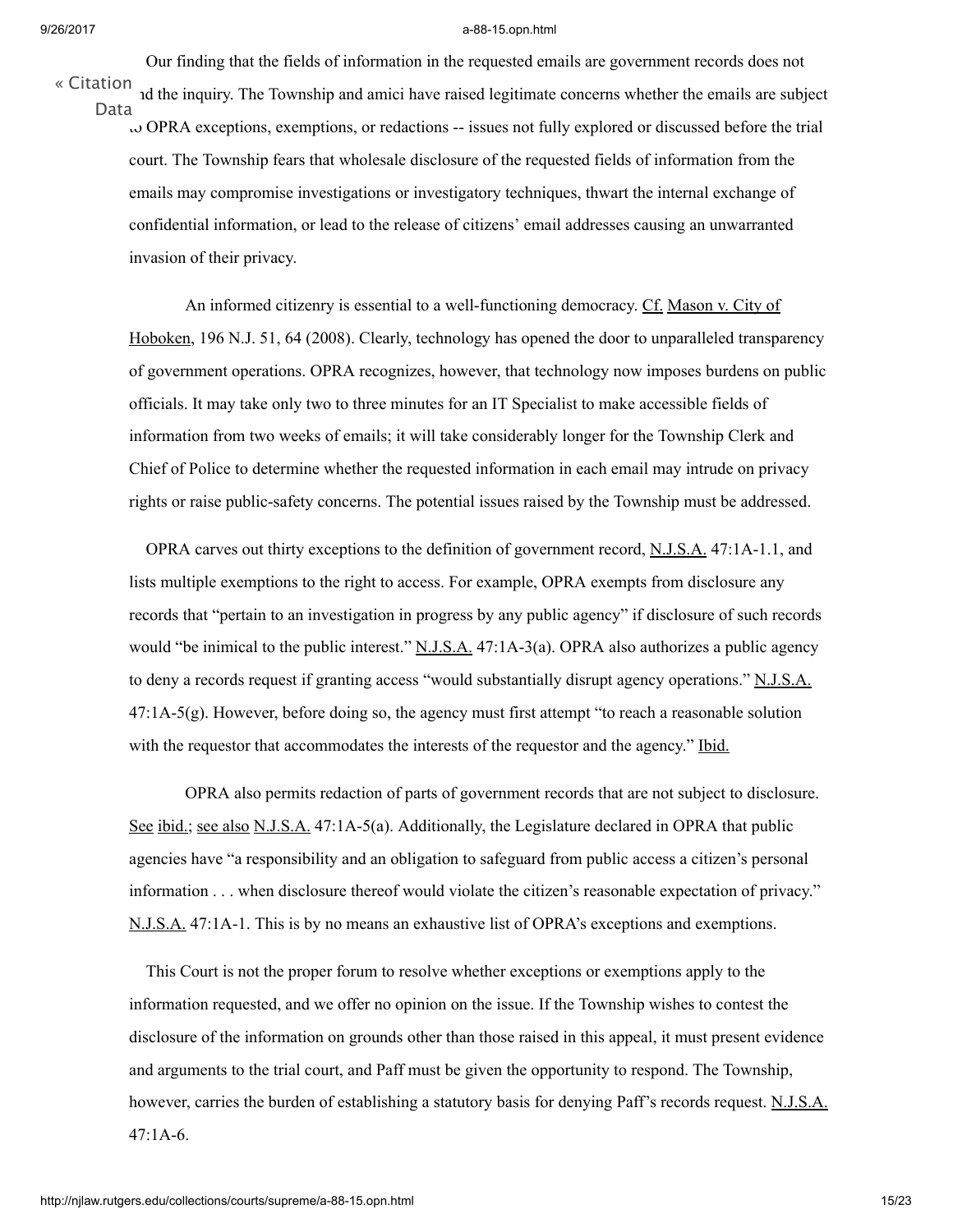Last, in light of our resolution of the OPRA claim, we have no need to address Paff's arguments that

the common law right of access provides an alternative basis for disclosure of the information requested. Our silence on this subject should not be construed as an endorsement of the Appellate Division's dismissal of Paff's common law claim. See Paff, supra, 444 N.J. Super. at 506 n.9. « [Citation](http://njlaw.rutgers.edu/cgi-bin/citation.cgi?file=/collections/courts/supreme/a-88-15.opn.html) Data

V.

For the reasons expressed, we reverse the judgment of the Appellate Division. We conclude that the requested fields of information from the identified emails constitute "information stored or maintained electronically," [N.J.S.A.](http://njlaw.rutgers.edu/cgi-bin/njstats/showsect.cgi?title=47&chapter=1A§ion=1&actn=getsect) [47:1A-1.1,](http://njlaw.rutgers.edu/cgi-bin/njstats/showsect.cgi?title=47&chapter=1A§ion=1&actn=getsect) and are therefore "government records" under OPRA. The trial court must determine whether any of OPRA's exceptions or exemptions bar access to the requested information or whether any redactions are necessary. We remand for proceedings consistent with this opinion.

CHIEF JUSTICE RABNER and JUSTICES LaVECCHIA, PATTERSON, FERNANDEZ-VINA, SOLOMON, and TIMPONE join in JUSTICE ALBIN's opinion.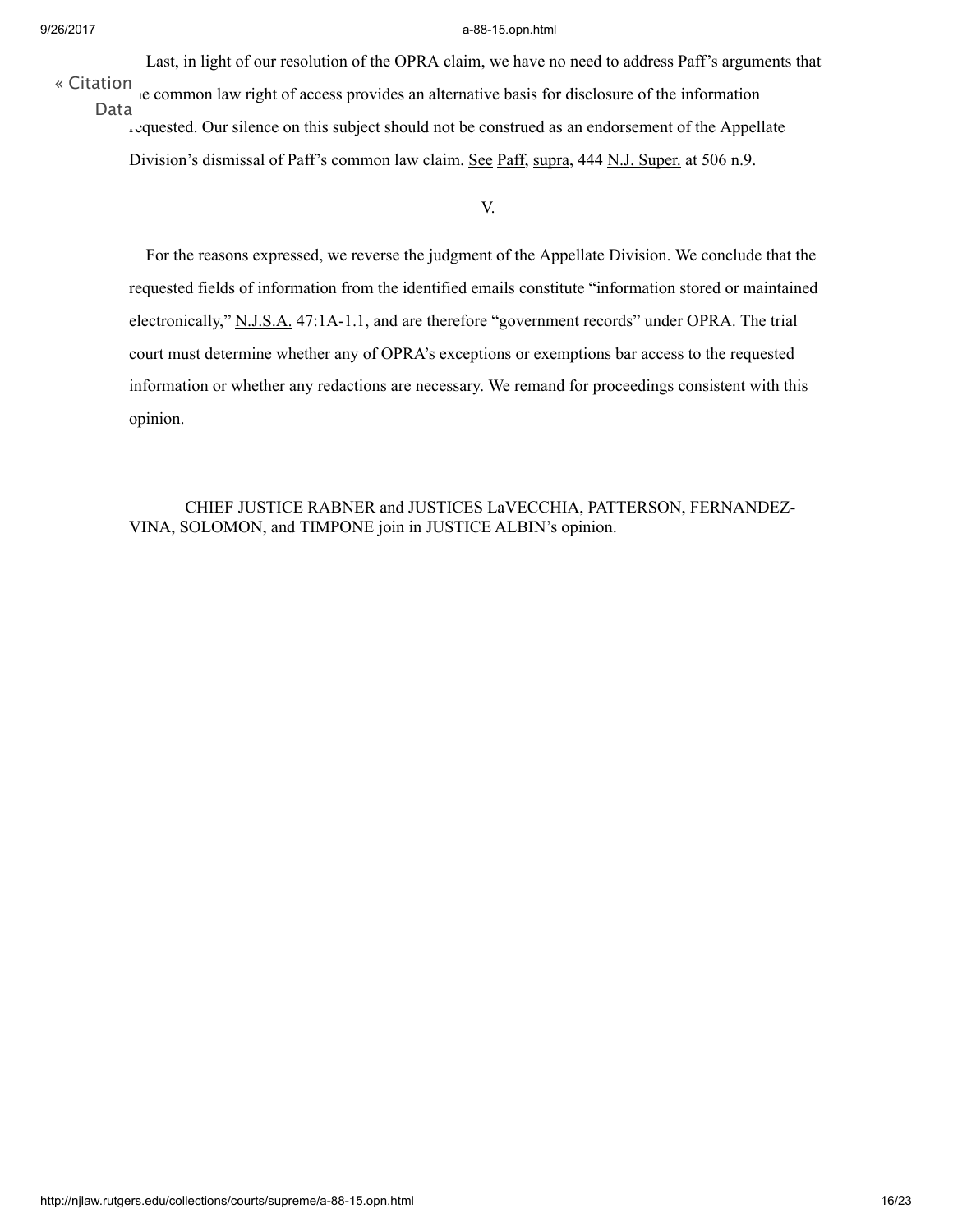- <span id="page-16-0"></span>« Citation <sup>[1](#page-6-0)7</sup> The GRC is an administrative agency created to offer guidance on OPRA compliance
	- and to adjudicate disputes regarding access to government records. See  $N.J.S.A.$  47:1A-7(b); Data [<u>J.A.C.</u> 5:105-1.5.]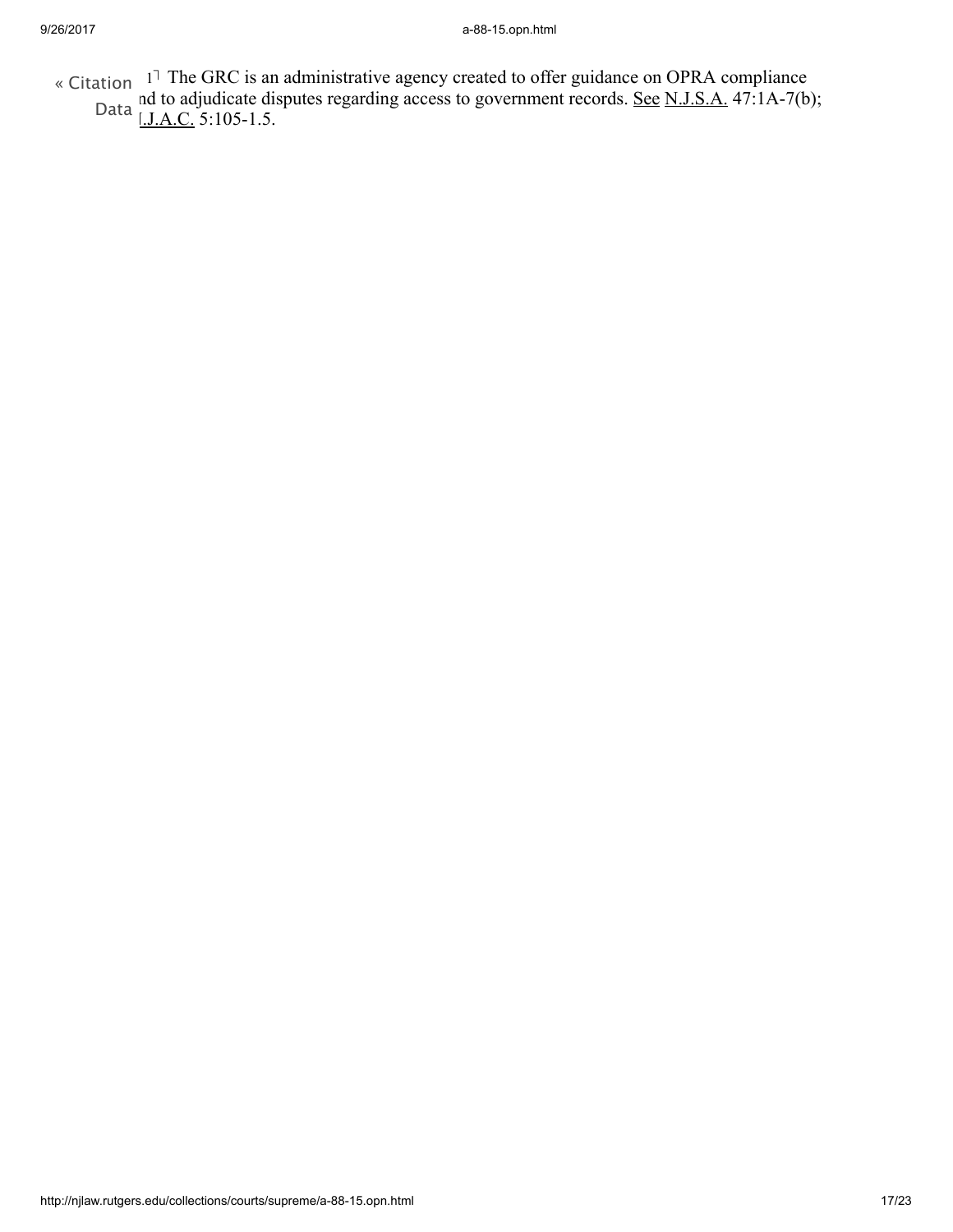<span id="page-17-0"></span>[2](#page-7-0)- In his initial records request with the Township Clerk and in his complaint, Paff claimed  $\frac{1}{2}$  at disclosure of the email logs was required under the common law right of access. Data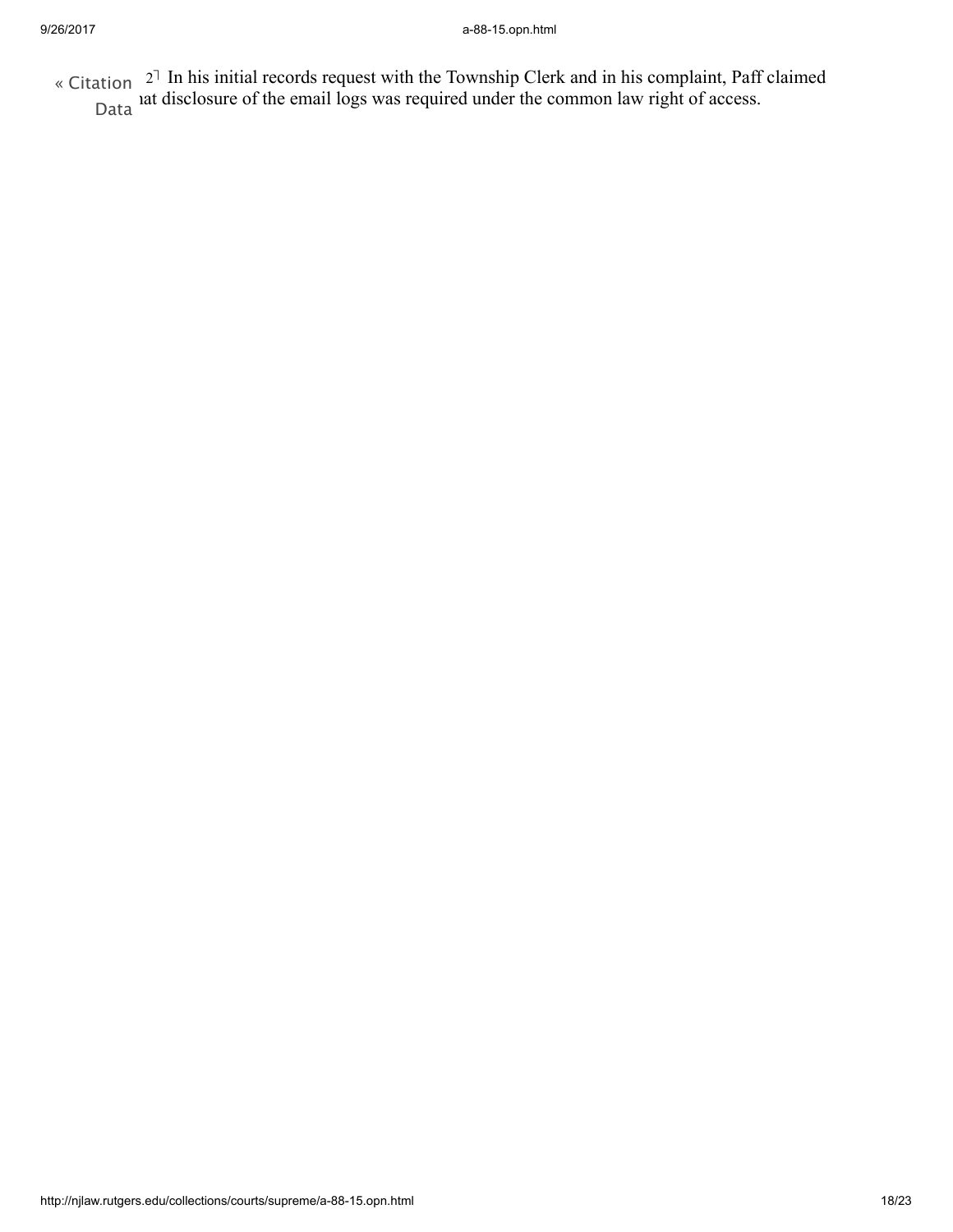<span id="page-18-0"></span>[3](#page-9-0)<sup>1</sup> American Civil Liberties Union of New Jersey and the Electronic Frontier Foundation led a joint brief, and New Jersey Press Association and Reporters Committee for Freedom f the Press filed a separate joint brief. « [Citation](http://njlaw.rutgers.edu/cgi-bin/citation.cgi?file=/collections/courts/supreme/a-88-15.opn.html) Data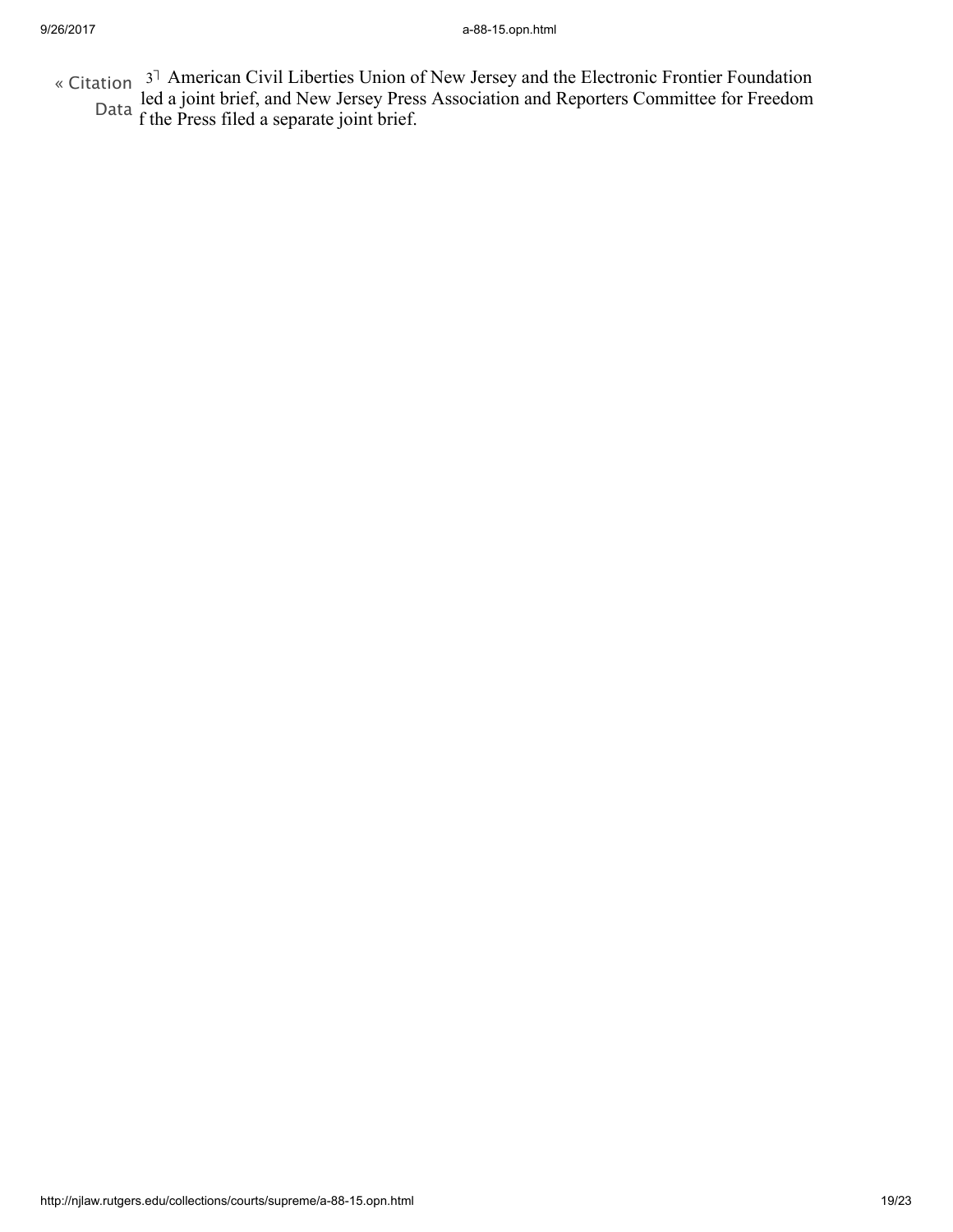- <span id="page-19-0"></span>« Citation <sup>[4](#page-9-1)</sub>7</sup> New Jersey State Association of Chiefs of Police filed a brief, and New Jersey State eague of Municipalities and New Jersey Institute of Local Government Attorneys filed a
	- separate joint brief. Data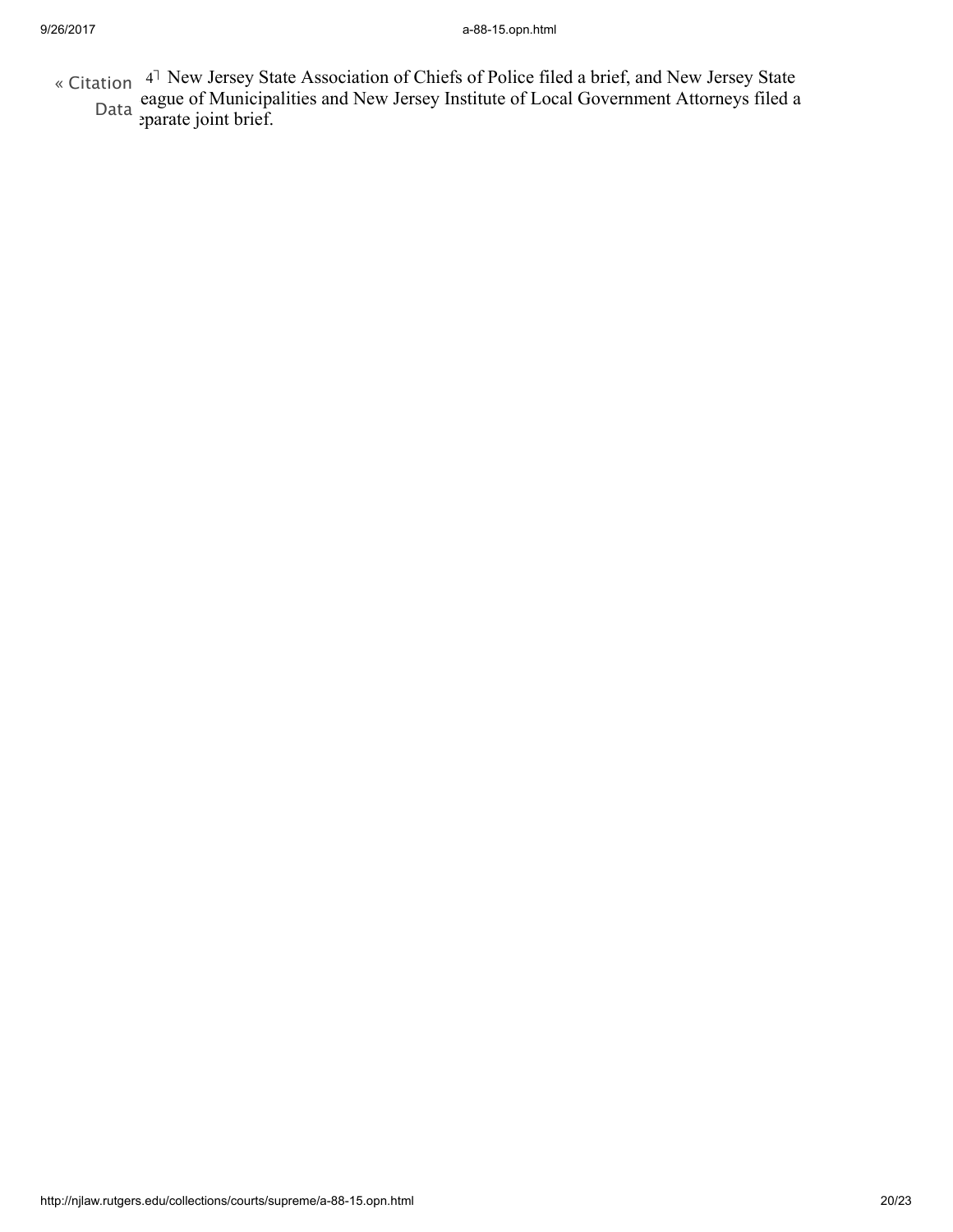<span id="page-20-0"></span>[5](#page-11-0)<sup>†</sup> N.J.S.A. 47:1A-1.1 contains an extensive list of exceptions to the broad definition of government record." The exceptions consist of records that are "deemed to be confidential" nd therefore exempt from disclosure. Ibid. « [Citation](http://njlaw.rutgers.edu/cgi-bin/citation.cgi?file=/collections/courts/supreme/a-88-15.opn.html) Data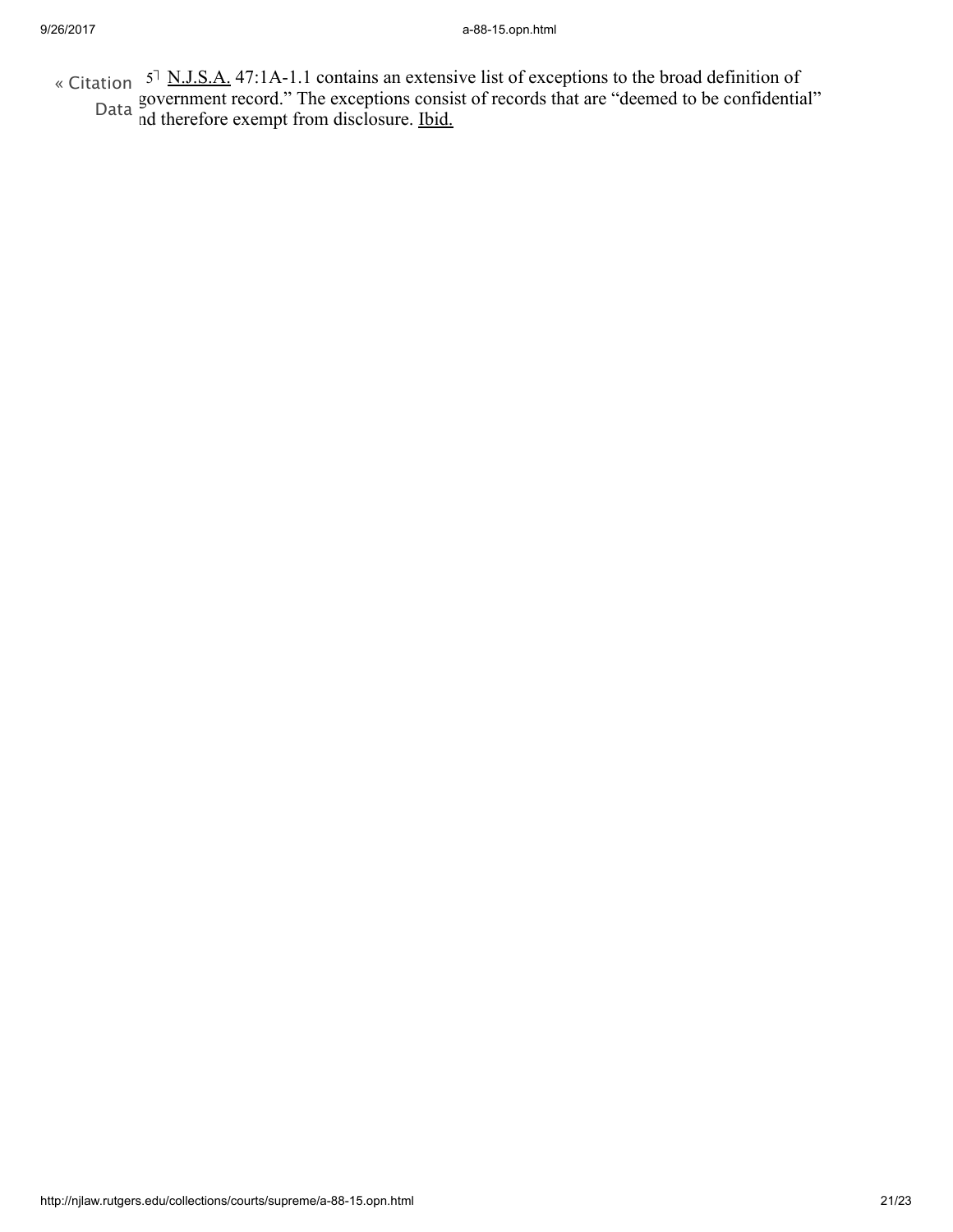- <span id="page-21-0"></span>« [Citation](http://njlaw.rutgers.edu/cgi-bin/citation.cgi?file=/collections/courts/supreme/a-88-15.opn.html)  $6^{\text{-}}$  $6^{\text{-}}$  The conclusion that electronically stored information is a government record is also
	- apported by the interpretation given to the similarly worded Pennsylvania Right-to-Know Data *Appenda by the interpretation given to the similarly worded I emisy value right to Thiow*<br>aw. <u>See</u> 65 Pa. Cons. Stat. § 67.102 (defining "record" as "information stored or maintained electronically"). Pennsylvania courts have held that extracting information from an electronic database "is not the creation of a record." See, e.g., Commonwealth of Pa., Dep't of Envtl. Prot. v. Cole, 52 A.3d 541, 549 (Pa. Commw. Ct. 2012).